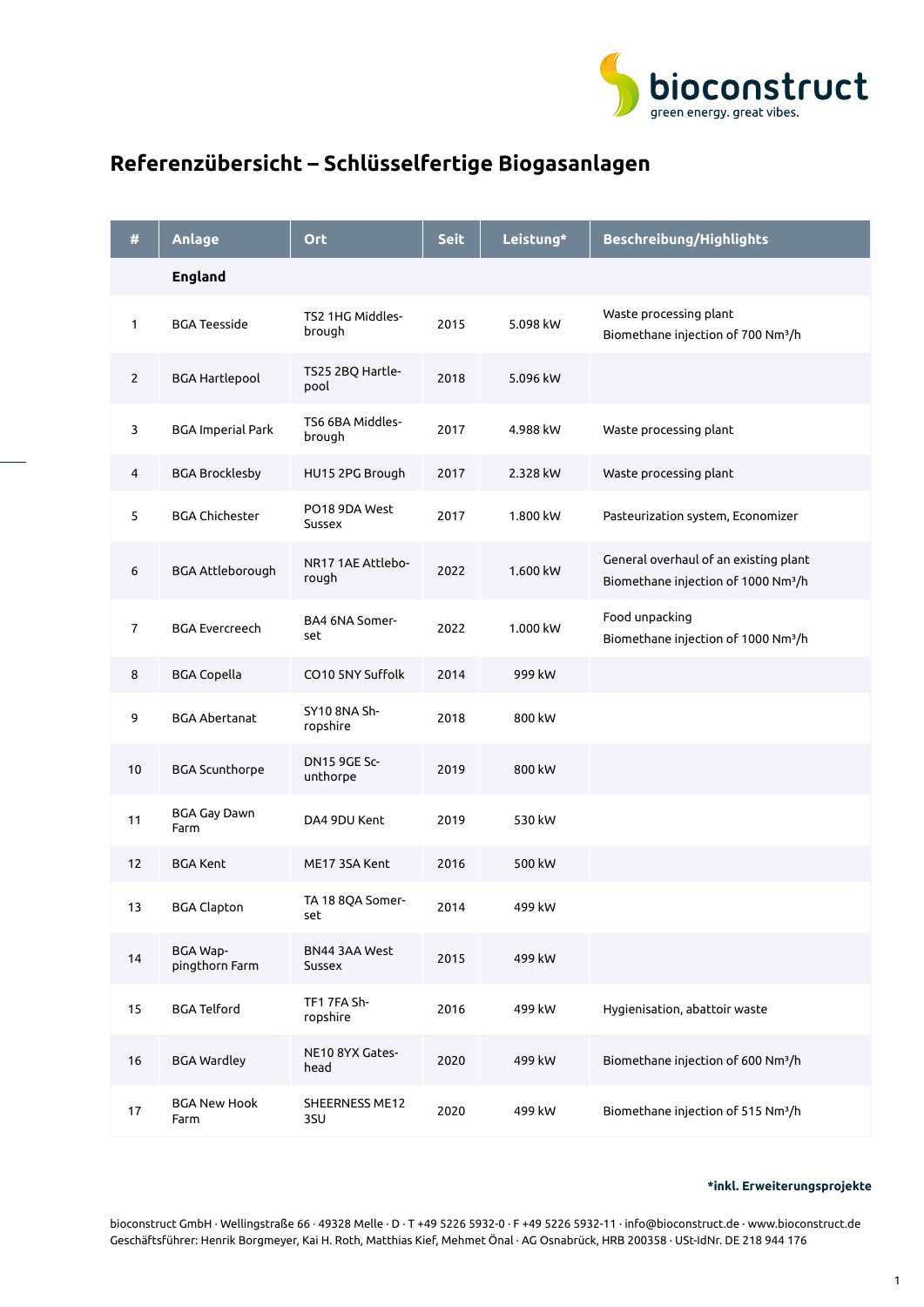

| 18 | <b>BGA Blaise</b>             | ME19 4PN West<br>Malling        | 2020 | 499 kW   | Depack Unit<br>Biomethane injection of 700 Nm <sup>3</sup> /h                                                                  |
|----|-------------------------------|---------------------------------|------|----------|--------------------------------------------------------------------------------------------------------------------------------|
| 19 | <b>BGA Crofthead</b>          | DG2 8QW Dum-<br>fries           | 2021 | 499 kW   | Biomethane injection of 500 Nm <sup>3</sup> /h                                                                                 |
| 20 | <b>BGA Lower Dray-</b><br>ton | ST19 5RE Pen-<br>kridge         | 2021 | 499 kW   | Ekogea Micronisation<br>Biomethane injection of 600 Nm <sup>3</sup> /h                                                         |
| 21 | <b>BGA Castle Eaton</b>       | SN6 6JX Castle<br>Eaton         | 2022 | 499 kW   | General overhaul of an existing plant                                                                                          |
| 22 | <b>BGA Meden Vale</b>         | NG20 9JX Notting-<br>hamshire   | 2016 | 355 kW   | Gas upgrading 1,000 Nm <sup>3</sup> /h, Heat recovery<br>after hygienisation<br>Biomethane injection of 700 Nm <sup>3</sup> /h |
| 23 | <b>BGA Pool Wharf</b><br>Farm | HR2 8DR Hereford                |      | 350 kW   |                                                                                                                                |
| 24 | <b>BGA Staffordshire</b>      | ST20 OPX Staf-<br>fordshire     | 2016 | 249 kW   |                                                                                                                                |
|    | <b>Estland</b>                |                                 |      |          |                                                                                                                                |
| 25 | <b>BGA Vinni</b>              | 46601 Lääne-<br>Virumaa         | 2013 | 1.363 kW |                                                                                                                                |
| 26 | <b>BGA Oisu</b>               | 72301 Väljaotsa                 | 2013 | 1.130 kW |                                                                                                                                |
|    |                               | küla,Türi vald                  |      |          |                                                                                                                                |
|    | <b>Frankreich</b>             |                                 |      |          |                                                                                                                                |
| 27 | <b>BGA Leffincourt</b>        | 08310 Machault                  | 2016 | 500 kW   | 2017 upgrade from 250 kWel to 500 kWel                                                                                         |
| 28 | <b>BGA Lamelot</b>            | 18130 Vornay                    | 2017 | 250 kW   |                                                                                                                                |
| 29 | <b>BGA Charpentier</b>        | 77120 Chailly en<br><b>Brie</b> | 2022 |          | Biomethane injection of 180 Nm <sup>3</sup> /h                                                                                 |
| 30 | <b>BGA Lheureux</b>           | 51230 Fère-Cham-<br>penoise     | 2020 |          | Biomethane injection of 160 Nm <sup>3</sup> /h                                                                                 |
| 31 | <b>BGA Saumur</b>             | 49400 Chacé                     | 2020 |          | Biomethane injection of 184 Nm <sup>3</sup> /h                                                                                 |
| 32 | <b>BGA Quelmes</b>            | 62500 Quelmes                   | 2020 |          | Biomethane injection of 250 Nm <sup>3</sup> /h                                                                                 |
| 33 | <b>BGA Deschamps</b>          | 76640 Cleville                  | 2021 |          | Biomethane injection of 250 Nm <sup>3</sup> /h                                                                                 |
| 34 | <b>BGA Le Puisot</b>          | 08300 Sorbon                    | 2021 |          | Biomethane injection of 150 Nm <sup>3</sup> /h                                                                                 |
| 35 | <b>BGA Gazma</b>              | 51380 Vaude-<br>mange           | 2022 |          | Biomethane injection of 150 Nm <sup>3</sup> /h                                                                                 |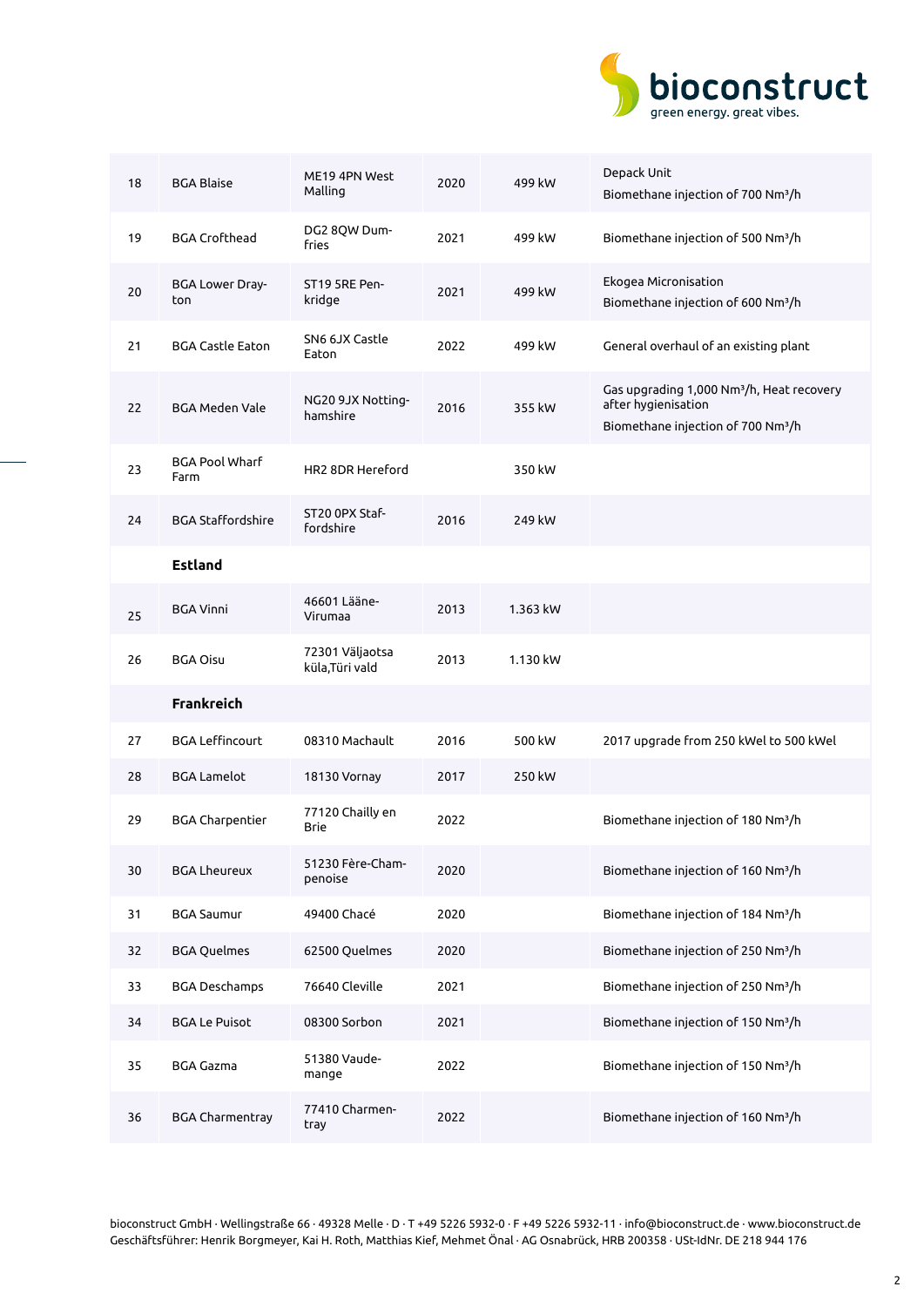

| 37 | <b>BGA Mourot</b>        | 77173 Chevry-<br>Cossigny            | 2022 |          | Biomethane injection of 140 Nm <sup>3</sup> /h                                                                       |
|----|--------------------------|--------------------------------------|------|----------|----------------------------------------------------------------------------------------------------------------------|
| 38 | BGA Lefeu (FR)           | 28500 Germain-<br>ville              | 2022 |          | Biomethane injection of 140 Nm <sup>3</sup> /h                                                                       |
|    | Griechenland             |                                      |      |          |                                                                                                                      |
| 39 | <b>BGA Farsala</b>       | 403 00 Farsala                       | 2018 | 1.487 kW |                                                                                                                      |
| 40 | <b>BGA Sochos</b>        | 57002 Sochos                         | 2016 | 999 kW   |                                                                                                                      |
| 41 | <b>BGA Karditsa</b>      | 43300 Sofades /<br>Karditsa          | 2018 | 500 kW   |                                                                                                                      |
| 42 | <b>BGA Farm Tek</b>      | 30004 Aktio-Voni-<br>tsa, Medeon     | 2021 | 500 kW   |                                                                                                                      |
| 43 | <b>BGA Mesovounia</b>    | 30500 Amfilochia/<br>Aitoloakarnania |      |          |                                                                                                                      |
|    | <b>Irland</b>            |                                      |      |          |                                                                                                                      |
| 44 | <b>BGA Roscommon</b>     | F45 V446 Co.<br>Roscommon            | 2017 | 998 kW   | Digestion of sewage sludge (biosolids), fats<br>oils and greases and rumen content<br>Production of 1 MW electricity |
|    | Italien                  |                                      |      |          |                                                                                                                      |
| 45 | <b>BGA Nonantola</b>     | 41015 Nonantola<br>Modena            | 2013 | 1.000 kW |                                                                                                                      |
| 46 | <b>BGA Viadana</b>       | 46019 Viadana<br>(MN)                | 2013 | 1.000 kW |                                                                                                                      |
| 47 | <b>BGA Mirandola</b>     | 41037 Mirandola                      | 2012 | 800 kW   | Dry fermentation, Separation, Technology<br>module                                                                   |
| 48 | <b>BGA Finale Emilia</b> | 41034 Finale<br>Emilia               | 2010 | 750 kW   | First biogas plant built in Italy                                                                                    |
| 49 | <b>BGA Gonzaga</b>       | 46020 Palidano di<br>Gonzaga (MN)    | 2015 | 265 kW   |                                                                                                                      |
| 50 | <b>BGA Castelleone 1</b> | 26012 Castelleone                    | 2012 | 250 kW   |                                                                                                                      |
| 51 | <b>BGA Castelleone 2</b> | 26010 Fiesco,<br>Cremona             | 2012 | 250 kW   |                                                                                                                      |
| 52 | <b>BGA Campegine</b>     | 42040 Campegine                      | 2013 | 250 kW   |                                                                                                                      |
| 53 | <b>BGA Bovinzoo</b>      | 47030 Borghi (FC)                    | 2015 | 190 kW   |                                                                                                                      |
|    | Lettland                 |                                      |      |          |                                                                                                                      |
| 54 | BGA Divjumi (LV)         | 3022 Jelgavas nov.                   | 2015 | 600 kW   |                                                                                                                      |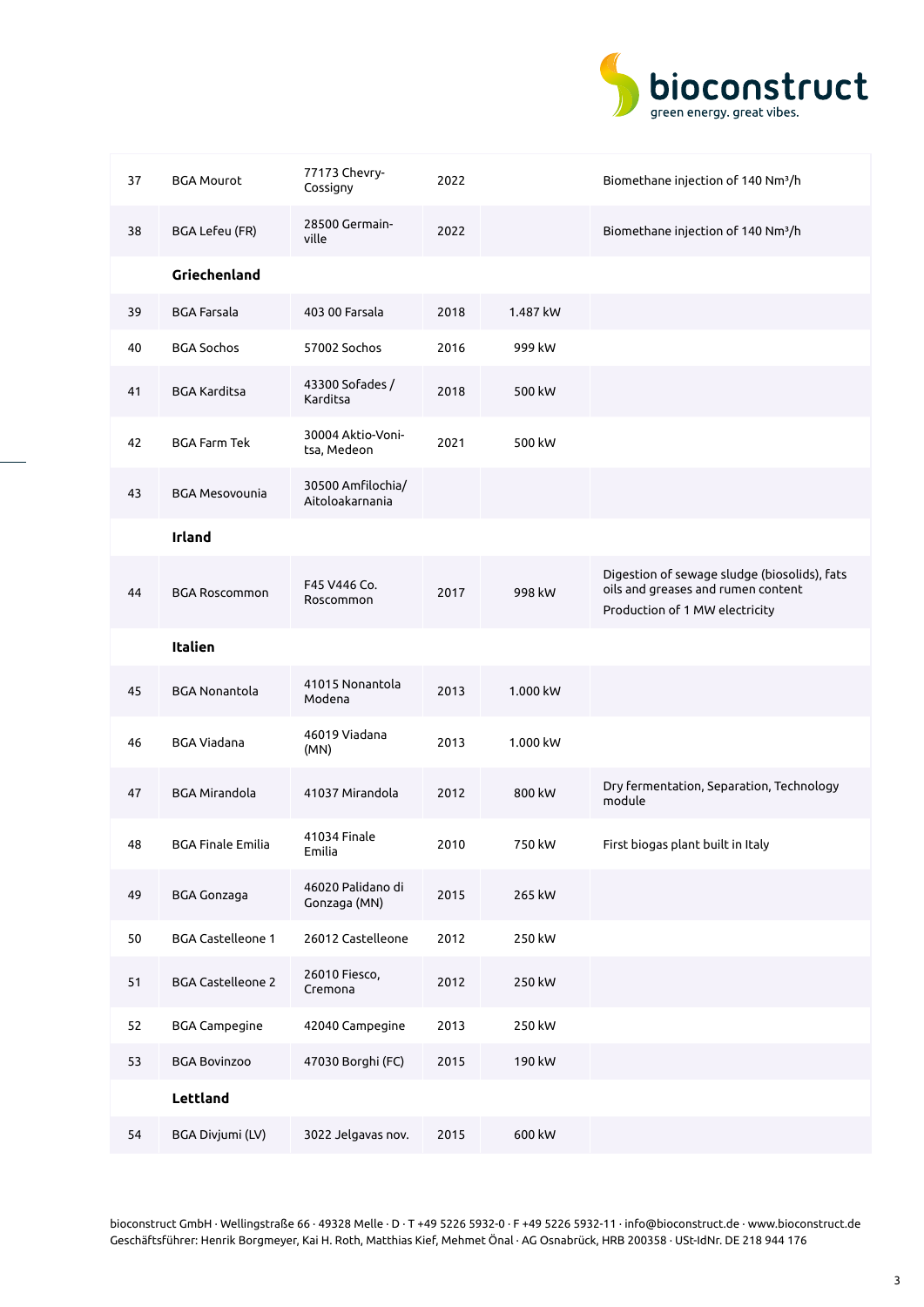

|    | <b>Niederlande</b>          |                                      |      |          |                                                                                                                                                                                           |
|----|-----------------------------|--------------------------------------|------|----------|-------------------------------------------------------------------------------------------------------------------------------------------------------------------------------------------|
| 55 | <b>BGA Het Haantje</b>      | 07847 Coeverdon<br>TD't Haantje      | 2009 | 6.520 kW | Power sale on the energy stock market, Load<br>management, Digestate processing with<br>ultra filtration                                                                                  |
| 56 | <b>BGA Tjuchem</b>          | 9939 TD Tjuchem                      | 2011 | 800 kW   |                                                                                                                                                                                           |
|    | <b>Tschechien</b>           |                                      |      |          |                                                                                                                                                                                           |
| 57 | <b>BGA Loukovec</b>         | 294 13 Loukov u<br>Mnichova Hradište | 2012 | 1.000 kW | Heating of homes and barns                                                                                                                                                                |
| 58 | <b>BGA Bukovec</b>          | 34562 Holysov                        | 2009 | 907 kW   | approx. 50% solid manure                                                                                                                                                                  |
| 59 | <b>BGA Rapotin</b>          | 78814 Rapotín                        | 2016 | 905 kW   | Waste processing plant                                                                                                                                                                    |
| 60 | <b>BGA Usilov</b>           | 34506 Usilov                         | 2012 | 637 kW   |                                                                                                                                                                                           |
| 61 | <b>BGA Drevec</b>           | 331 41 Drevec                        | 2012 | 600 kW   |                                                                                                                                                                                           |
| 62 | <b>BGA Stankov</b>          | 34561 Stankov                        | 2012 | 600 kW   |                                                                                                                                                                                           |
| 63 | <b>BGA Ahnikov</b>          | 431 02 Málkov                        | 2013 | 600 kW   | Waste processing plant                                                                                                                                                                    |
| 64 | <b>BGA Kratosice</b>        | 392 01 Sobeslav                      | 2013 | 600 kW   |                                                                                                                                                                                           |
| 65 | <b>BGA Strunkovice</b>      | 384 26 Strunko-<br>vice nad Blanici  | 2014 | 550 kW   |                                                                                                                                                                                           |
| 66 | <b>BGA Hroby</b>            | 39155 Radenín                        | 2014 | 550 kW   |                                                                                                                                                                                           |
| 67 | <b>BGA Plese</b>            | 378 21 Kardašova<br>Recice           | 2010 | 537 kW   | Digesters and secondary digesters can be fed<br>in parallel through an inlet for solid matter,<br>mixing tank with outlet, digestion of 5%<br>grass silage and 5% solid manure proportion |
| 68 | <b>BGA Výškov</b>           | 44001 Louny                          | 2013 | 526 kW   |                                                                                                                                                                                           |
| 69 | <b>BGA Zabovresky</b>       | 25601 Benešov                        | 2013 | 526 kW   |                                                                                                                                                                                           |
| 70 | BGA Mladá Bo-<br>leslav     | 29301 Mladá<br><b>Boleslav</b>       | 2022 | 500 kW   |                                                                                                                                                                                           |
|    | <b>Türkei</b>               |                                      |      |          |                                                                                                                                                                                           |
| 71 | <b>BGA Enerbes</b>          | 06900 Polatlı/<br>Ankara             |      | 4.500 kW |                                                                                                                                                                                           |
| 72 | <b>BGA Körpinar</b><br>2019 | 34662 Istanbul                       |      | 3.000 kW |                                                                                                                                                                                           |
| 73 | <b>BGA Edincik</b>          | 10640 Edincik                        | 2014 | 2.134 kW |                                                                                                                                                                                           |
| 74 | <b>BGA Karaman</b>          | 70000 Karaman                        | 2015 | 1.414 kW |                                                                                                                                                                                           |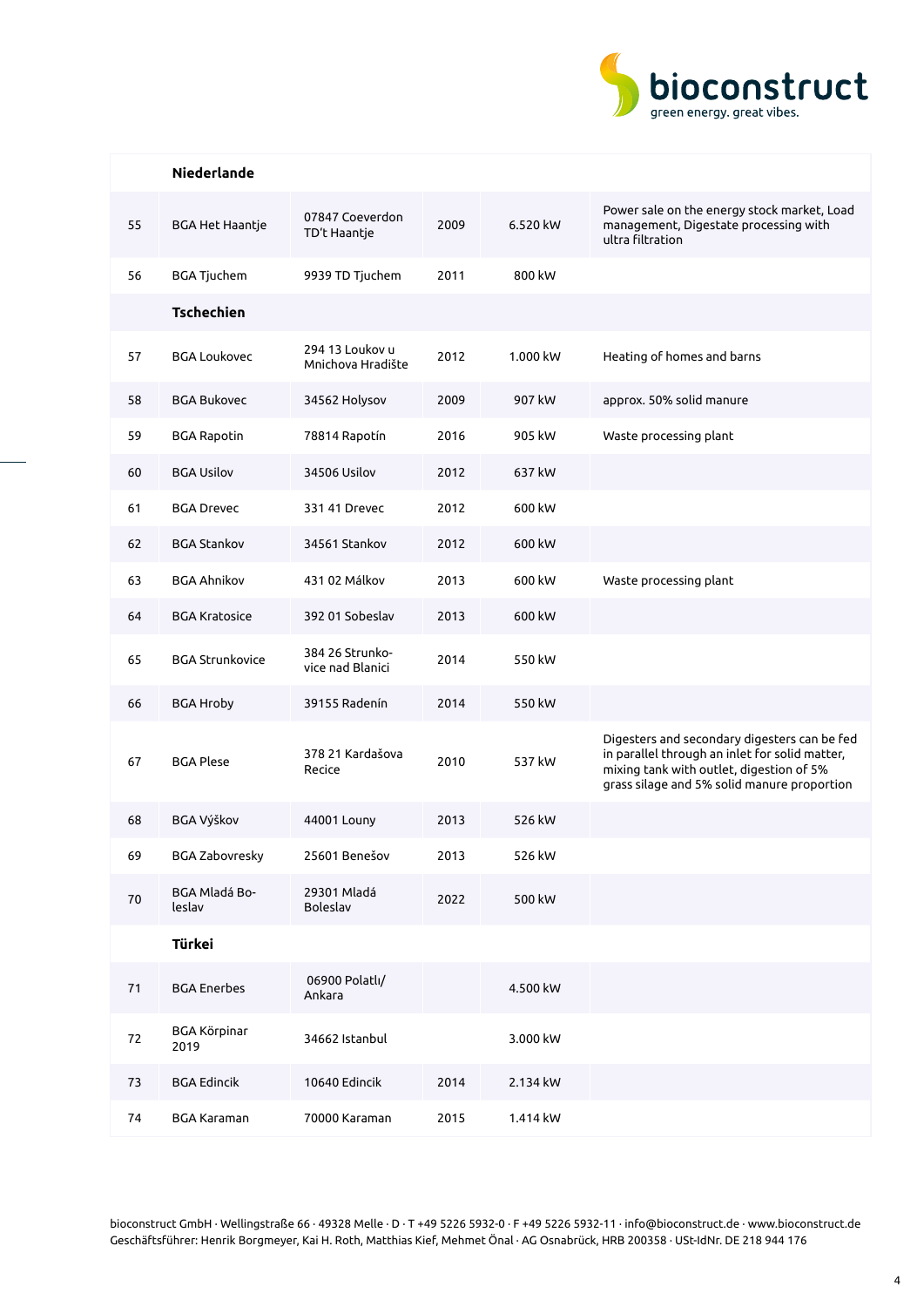

|    | <b>Deutschland</b>   |                               |      |          |                                                                                                                                                                                                                                                                                                                                                 |
|----|----------------------|-------------------------------|------|----------|-------------------------------------------------------------------------------------------------------------------------------------------------------------------------------------------------------------------------------------------------------------------------------------------------------------------------------------------------|
| 75 | BGA Ahe              | 27616 Kirchwis-<br>tedt       | 2012 | 3.800 kW |                                                                                                                                                                                                                                                                                                                                                 |
| 76 | <b>BGA Kaarßen</b>   | 19273 Kaarßen                 | 2005 | 2.840 kW | Production of manure concentrate by va-<br>pourising final feedstock, Complete use of<br>thermal heat, Co-financing and operation of<br>the plant by bioconstruct<br>Information for the public in accordance with<br>sections 8a and 11 of the German Hazardous<br>Incidents Ordinance (Störfallverordnung, 12.<br>BImSchV) can be found here. |
| 77 | <b>BGA Lünen</b>     | 44532 Lünen                   | 2009 | 2.500 kW | Micro gas distribution system (length 6,5<br>km), 10 satellite-CHP units with 250 kWel<br>each, enamelled Steel tanks, Operated by<br>municipal utility company                                                                                                                                                                                 |
| 78 | <b>BGA Strohe</b>    | 27243 Colnrade                | 2011 | 2.360 kW | Micro gas distribution system with satellite<br>CHP unit, Wood drying                                                                                                                                                                                                                                                                           |
| 79 | <b>BGA Wremen</b>    | 27639 Wurster<br>Nordseeküste | 2007 | 2.167 kW | Wood drying for pellet production<br>2017 upgrade from 500 kWel to 870 kWel<br>2020 upgrade from 870 kWel to 1.771 kWel,<br>additionally extended by a buffer tank<br>(57m <sup>3</sup> ), a fermentation residue storage and<br>the gas technology                                                                                             |
| 80 | <b>BGA Springe</b>   | 31832 Springe                 | 2012 | 2.050 kW | 2018 Extension of one digestate storage<br>tank.<br>2020 upgrade from 1.050 kWel to 2.050 kWel<br>Information for the public in accordance with<br>sections 8a and 11 of the German Hazardous<br>Incidents Ordinance (Störfallverordnung, 12.<br>BImSchV) can be found here.                                                                    |
| 81 | <b>BGA Winnert</b>   | 25887 Winnert                 | 2006 | 2.026 kW | Heating of barns and homes, 2018 upgrade<br>from 500 kWel to 2.000 kWel<br>Information for the public in accordance with<br>sections 8a and 11 of the German Hazardous<br>Incidents Ordinance (Störfallverordnung, 12.<br>BImSchV) can be found here.                                                                                           |
| 82 | <b>BGA Goldelund</b> | 25862 Goldelund               | 2011 | 1.870 kW | 2011 upgrade from 499 kWel tp 869 kWel<br>2019 upgrade from 869 kWel to 1.769 kWel                                                                                                                                                                                                                                                              |
| 83 | <b>BGA Exeler</b>    | 48432 Rheine                  | 2015 | 1.840 kW | 2017 upgrade from 780 kWel to 1.310 kWel<br>Information for the public in accordance with<br>sections 8a and 11 of the German Hazardous<br>Incidents Ordinance (Störfallverordnung, 12.<br>BImSchV) can be found here.                                                                                                                          |
| 84 | <b>BGA Altranft</b>  | 16259 Bad Freien-<br>walde    | 2010 | 1.824 kW | 2019 upgrade from 600 kWel to 1.237 kWel                                                                                                                                                                                                                                                                                                        |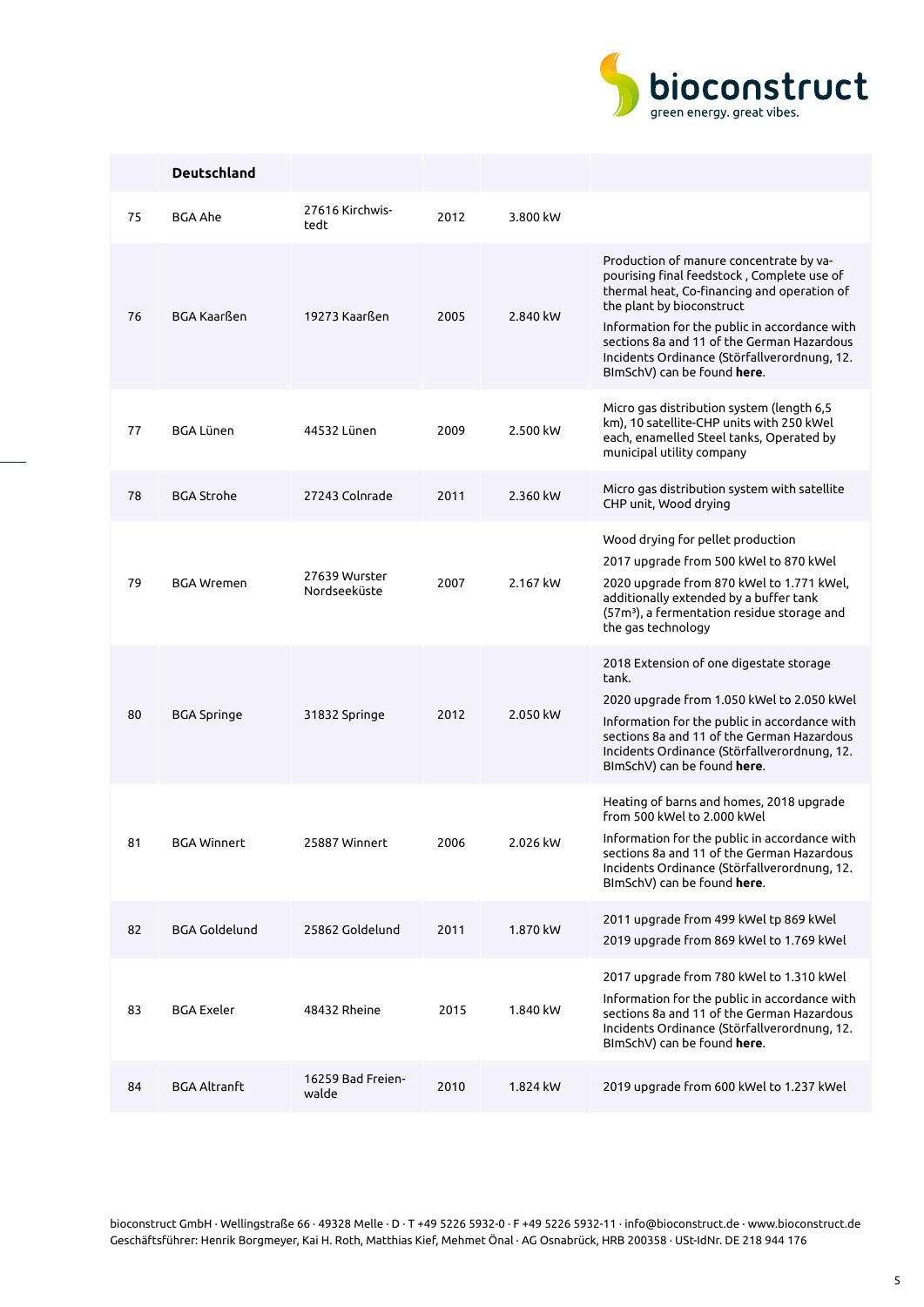

| 85 | <b>BGA Zens</b>        | 39221 Zens                    | 2014 | 1.790 kW | 2018 upgrade from 889 kWel to 1.790 kWel<br>Information for the public in accordance with<br>sections 8a and 11 of the German Hazardous<br>Incidents Ordinance (Störfallverordnung, 12.<br>BImSchV) can be found here.                                                 |
|----|------------------------|-------------------------------|------|----------|------------------------------------------------------------------------------------------------------------------------------------------------------------------------------------------------------------------------------------------------------------------------|
| 86 | <b>BGA Ardestorf</b>   | 21614 Buxtehude               | 2011 | 1.550 kW |                                                                                                                                                                                                                                                                        |
| 87 | BGA Dörpum             | 25821 Dörpum                  | 2007 | 1.526 kW | Heating of barns and homes, Joint operation<br>by 8 farmers<br>2019 upgrade from 625 kWel to 1.526 kWel                                                                                                                                                                |
| 88 | <b>BGA Deinste</b>     | 21717 Freden-<br>beck-Deinste | 2011 | 1.470 kW | Heating of barns and homes, heat grid<br>2018 upgrade from 940 kWel to 1.470 kWel<br>Information for the public in accordance with<br>sections 8a and 11 of the German Hazardous<br>Incidents Ordinance (Störfallverordnung, 12.<br>BImSchV) can be found here.        |
| 89 | BGA Vettweiß           | 52391 Vettweiß                | 2012 | 1.460 kW | 2018 upgrade from 370 kWel to 900 kWel<br>Biomethane injection of 700 Nm <sup>3</sup> /h<br>Information for the public in accordance with<br>sections 8a and 11 of the German Hazardous<br>Incidents Ordinance (Störfallverordnung, 12.<br>BImSchV) can be found here. |
| 90 | <b>BGA Drochtersen</b> | 49328 Drochter-<br>sen        | 2009 | 1.438 kW | Installation of our pre-fabricated technology<br>module                                                                                                                                                                                                                |
| 91 | BGA Tripkau            | 19273 Tripkau                 | 2006 | 1.432 kW | 2007: upgrade from 500 kWel to 716 kWel,<br>Since 2009: Local heat grid into town to sup-<br>ply several homes                                                                                                                                                         |
| 92 | <b>BGA BERD 2</b>      | 26892 Dörpen                  | 2012 | 1.430 kW | Heating of barns<br>2017 upgrade from 526 kWel to 1.430 kWel                                                                                                                                                                                                           |
| 93 | <b>BGA Libur</b>       | 51147 Köln                    | 2008 | 1.404 kW | Bulk goods drying, 2018 upgrade from 500<br>kWel to 1.404 kWel                                                                                                                                                                                                         |
| 94 | BGA BERD 1             | 26892 Dörpen                  | 2011 | 1.404 kW | Heating of barns<br>2017 upgrade from 500 kWel to 1.404 kWe                                                                                                                                                                                                            |
| 95 | <b>BGA Faulenhofe</b>  | 21730 Balje                   | 2012 | 1.401 kW | Heating of chicken barns<br>2020 upgrade from 560 kWel to 1.461 kWel,<br>additionally extended by a fermentation<br>residue storage                                                                                                                                    |
| 96 | <b>BGA Itzstedt</b>    | 24114 Kiel                    | 2009 | 1.341 kW | Heat supply for a research centre by sattelite<br>CHP unit                                                                                                                                                                                                             |
| 97 | BGA Bersenbrück        | 49593 Bersen-<br>brück        | 2012 | 1.326 kW | Information for the public in accordance with<br>sections 8a and 11 of the German Hazardous<br>Incidents Ordinance (Störfallverordnung, 12.<br>BImSchV) can be found here.                                                                                             |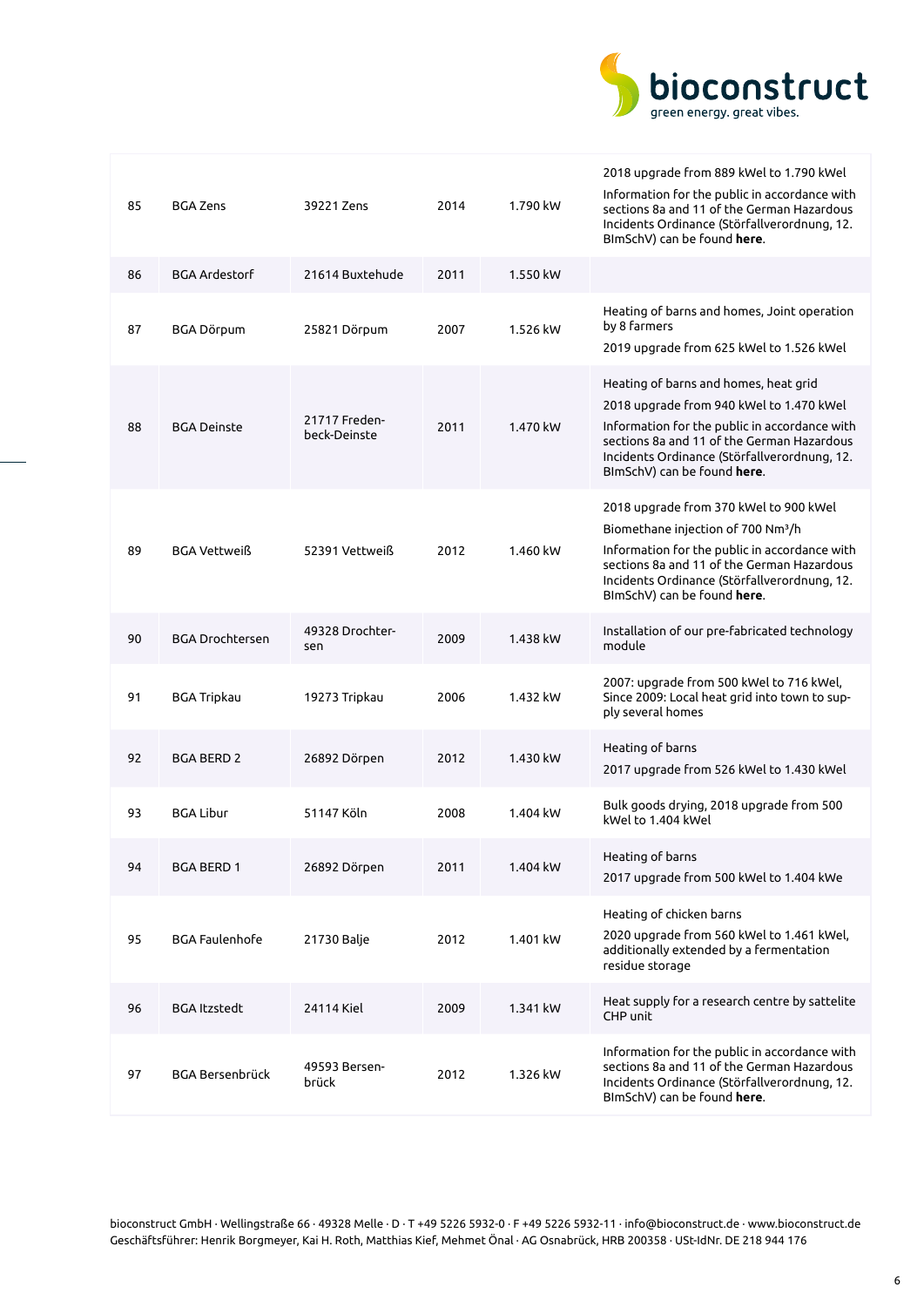

| 98  | <b>BGA Seeverns</b>                          | 26969 Butjadin-<br>gen     | 2012 | 1.300 kW | 2012 upgrade to 750 kWel and digestate<br>separation<br>Information for the public in accordance with<br>sections 8a and 11 of the German Hazardous<br>Incidents Ordinance (Störfallverordnung, 12.<br>BImSchV) can be found here.                                                                                             |
|-----|----------------------------------------------|----------------------------|------|----------|--------------------------------------------------------------------------------------------------------------------------------------------------------------------------------------------------------------------------------------------------------------------------------------------------------------------------------|
| 99  | BGA Oelde                                    | 59302 Oelde                | 2011 | 1.290 kW | Micro gas distribution system with satellite<br>CHP unit, 2012 upgrade from 570 kWel to<br>760 kWel, 2018 upgrade from 760 kWel to<br>1.290 kWel<br>Information for the public in accordance with<br>sections 8a and 11 of the German Hazardous<br>Incidents Ordinance (Störfallverordnung, 12.<br>BImSchV) can be found here. |
| 100 | <b>BGA Waffensen</b>                         | 27356 Rotenburg/<br>Wümme  | 2014 | 1.274 kW | 2016 upgrade from 536 kWel to 1173 kWel                                                                                                                                                                                                                                                                                        |
| 101 | <b>BGA Mirow</b>                             | 17252 Mirow                | 2014 | 1.249 kW | 2019 upgrade from 1.069 kWel to 1.279 kWel<br>Information for the public in accordance with<br>sections 8a and 11 of the German Hazardous<br>Incidents Ordinance (Störfallverordnung, 12.<br>BImSchV) can be found here.                                                                                                       |
| 102 | <b>BGA Lebach</b>                            | 66822 Lebach               | 2012 | 1.245 kW | Heating of a home and supply of municipal<br>property (hospital, school centre)                                                                                                                                                                                                                                                |
| 103 | BGA Cremlingen                               | 38162 Cremlingen           | 2012 | 1.237 kW | Wood drying<br>2017 upgrade from 600 kWel to 1.304 kWel                                                                                                                                                                                                                                                                        |
| 104 | <b>BGA Energiepark</b><br>Neuenwege          | 26316 Varel                | 2012 | 1.210 kW | The input consists of 10 % grass silage,<br>Gravity overflow, 2018 Extension of one dige-<br>state storage tank<br>Information for the public in accordance with<br>sections 8a and 11 of the German Hazardous<br>Incidents Ordinance (Störfallverordnung, 12.<br>BImSchV) can be found here.                                  |
| 105 | <b>BGA Randkanal</b><br>Nord                 | 50769 Köln                 | 2012 | 1.200 kW | Operated by utility company, Heat use                                                                                                                                                                                                                                                                                          |
| 106 | <b>BGA Gut Böckel</b>                        | 32289 Rödinghau-<br>sen    | 2010 | 1.200 kW | Heating of an estate                                                                                                                                                                                                                                                                                                           |
| 107 | <b>BGA Salzwedel</b><br>(Biomethan-<br>BHKW) | 29410 Salzwedel            | 2012 | 1.189 kW | 2013 upgrade to 2.378 kWel                                                                                                                                                                                                                                                                                                     |
| 108 | <b>BGA Salzwedel</b><br>BHKW <sub>2</sub>    | 29410 Salzwedel            | 2013 | 1.189 kW |                                                                                                                                                                                                                                                                                                                                |
| 109 | <b>BGA Bad Freien-</b><br>walde              | 16259 Bad Freien-<br>walde | 2010 | 1.187 kW | Technology module, 2018 upgrade from 550<br>kWel to 1.187 kWel                                                                                                                                                                                                                                                                 |
| 110 | <b>BGA Vahldorf</b>                          | 39345 Niedere<br>Börde     | 2019 | 1.174 kW | Gas wash with Genosorb<br>Biomethane injection of 700 Nm <sup>3</sup> /h                                                                                                                                                                                                                                                       |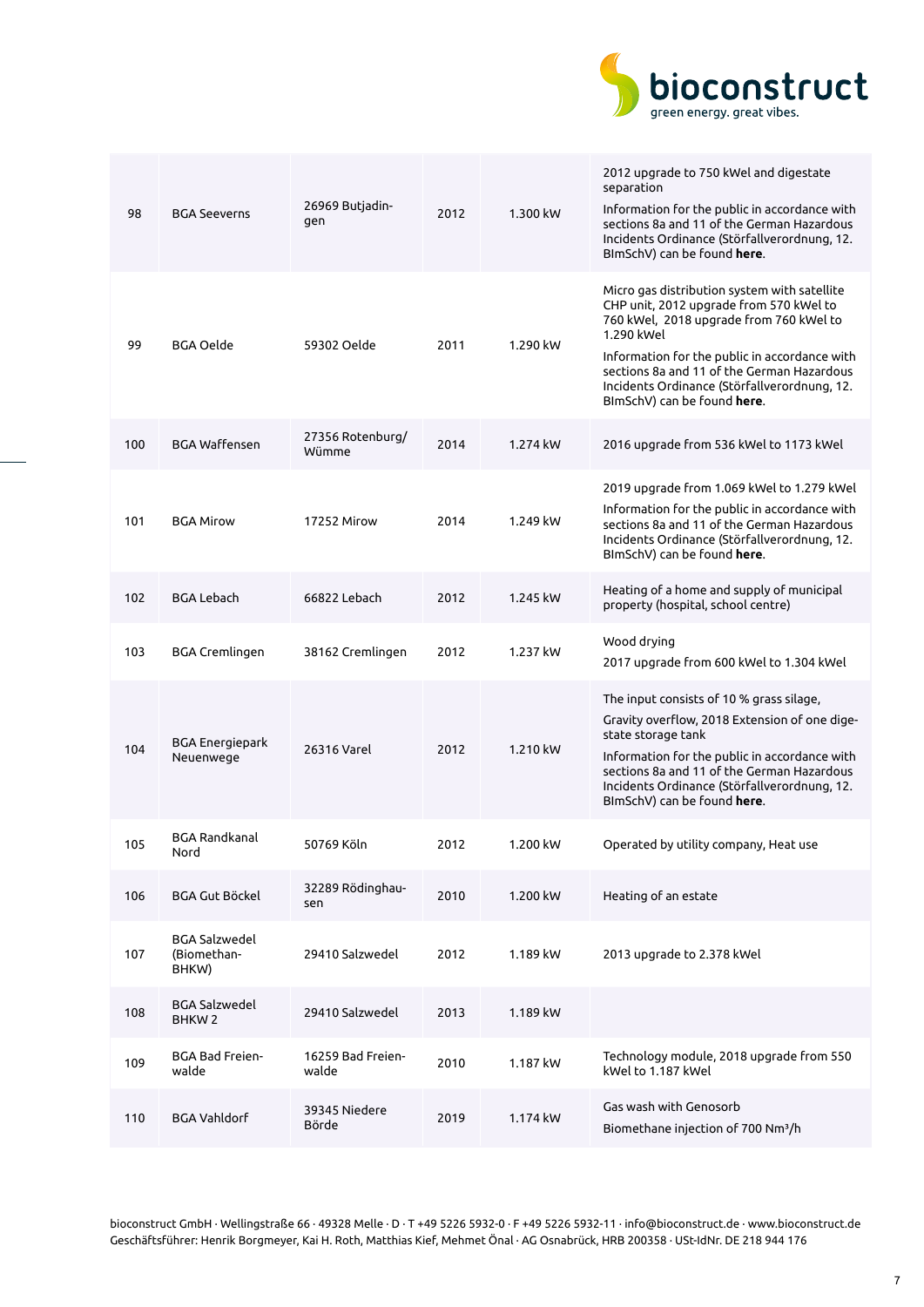

| 111 | <b>BGA Krukum</b>                          | 49328 Melle                   | 2010 | 1.160 kW | Information for the public in accordance with<br>sections 8a and 11 of the German Hazardous<br>Incidents Ordinance (Störfallverordnung, 12.<br>BImSchV) can be found here.                                                                                                                                        |
|-----|--------------------------------------------|-------------------------------|------|----------|-------------------------------------------------------------------------------------------------------------------------------------------------------------------------------------------------------------------------------------------------------------------------------------------------------------------|
| 112 | <b>BGA Tespe</b>                           | 21395 Tespe                   | 2009 | 1.155 kW | Pile foundation for the tanks, Joint operation<br>by farmer and bioconstruct, complete ther-<br>mal utilisation through wood drying<br>Information for the public in accordance with<br>sections 8a and 11 of the German Hazardous<br>Incidents Ordinance (Störfallverordnung, 12.<br>BImSchV) can be found here. |
| 113 | <b>BGA Hohenziatz 2</b>                    | 39291 Möckern-<br>Lütgenziatz | 2018 | 1.150 kW |                                                                                                                                                                                                                                                                                                                   |
| 114 | <b>BGA Ellingstedt</b>                     | 24870 Ellingstedt             | 2005 | 1.126 kW | 1017 upgrade from 500 kWel to 1100 kWel                                                                                                                                                                                                                                                                           |
| 115 | <b>BGA Bergzow</b>                         | 39307 Bergzow                 | 2010 | 1.120 kW | Mixing tank and Hydrolysis                                                                                                                                                                                                                                                                                        |
| 116 | <b>BGA Hoxfeld</b>                         | 46325 Borken                  | 2005 | 1.100 kW | Waste processing plant, Vapourisation of<br>feedstock for micro-gas turbine, Hydrolysis<br>and hygienisation                                                                                                                                                                                                      |
| 117 | <b>BGA Deister</b>                         | 31848 Bad Mün-<br>der         | 2011 | 1.076 kW | 2017 upgrade from 526 kWel to 1076 kWel                                                                                                                                                                                                                                                                           |
| 118 | <b>BGA Norderende</b>                      | 24887 Silberstedt             | 2011 | 1.075 kW | The input consists of 5% grass silage, 2017<br>upgrade from 526 kWel to 1075 kWel<br>Information for the public in accordance with<br>sections 8a and 11 of the German Hazardous<br>Incidents Ordinance (Störfallverordnung, 12.<br>BImSchV) can be found here.                                                   |
| 119 | <b>BGA AEV Neukam-</b><br>mer 1            | 14641 Nauen                   | 2009 | 1.074 kW | Modification and expansion of existing bio-<br>gas plant from 537 kWel to 2 x 537 kWel, 2<br>km local heat grid to a local hospital                                                                                                                                                                               |
| 120 | <b>BGA Hoya</b>                            | 27318 Hoya                    | 2008 | 1.067 kW | Production heat for neighbouring industrial<br>enterprises<br>Information for the public in accordance with<br>sections 8a and 11 of the German Hazardous<br>Incidents Ordinance (Störfallverordnung, 12.<br>BImSchV) can be found here.                                                                          |
| 121 | <b>BGA Strasburger</b><br>Landgesellschaft | 27432 Bevern                  | 2013 | 1.064 kW | 2017 upgrade from 515 kWel to 1.064 kWel                                                                                                                                                                                                                                                                          |
| 122 | <b>BGA Kappeln</b>                         | 24376 Kappeln                 | 2011 | 1.034 kW | Micro gas distribution system with satellite<br>CHP unit                                                                                                                                                                                                                                                          |
| 123 | <b>BGA Schuby 2</b>                        | 24850 Schuby                  | 2007 | 1.026 kW | Heating of barns and homes                                                                                                                                                                                                                                                                                        |
| 124 | <b>BGA Harsefeld</b>                       | 21698 Harsefeld               | 2011 | 1.010 kW | 2012 upgrade to 1.010 kWel                                                                                                                                                                                                                                                                                        |
| 125 | <b>BGA Dahlenburg</b><br>$1+2$             | 21368 Dahlenburg              | 2007 | 1.000 kW | Satellite CHP unit, Heat use, Municipal utility<br>company                                                                                                                                                                                                                                                        |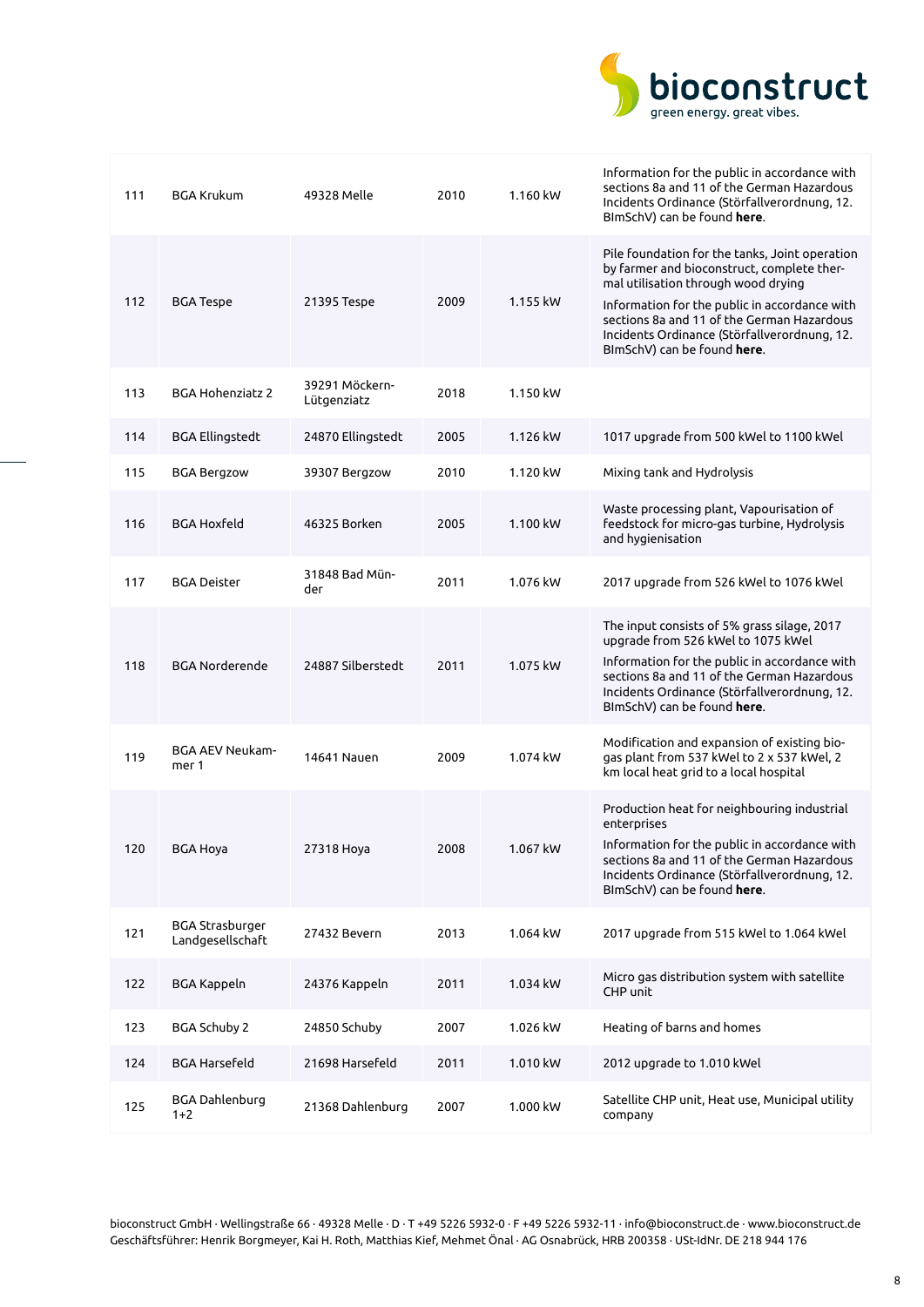

| 126 | <b>BGA Ihlowerfehn</b>                 | 26632 Ihlow                        | 2006 | 950 kW | Joint operation by farmer and bioconstruct,<br>Supply of municipal property, Mono-fermen-<br>tation of energy crops, 2011 upgrade to 976<br>kWel                                                                             |
|-----|----------------------------------------|------------------------------------|------|--------|------------------------------------------------------------------------------------------------------------------------------------------------------------------------------------------------------------------------------|
| 127 | <b>BGA Linne Erw</b>                   | 49143 Bissendorf                   | 2012 | 940 kW |                                                                                                                                                                                                                              |
| 128 | <b>BGA Reetz</b>                       | 14827 Wiesen-<br>burg, OT Reetz    | 2012 | 930 kW | 2017 upgrade from 400 kWel to 930 kWe<br>Information for the public in accordance with<br>sections 8a and 11 of the German Hazardous<br>Incidents Ordinance (Störfallverordnung, 12.<br>BImSchV) can be found here.          |
| 129 | BGA Kleinburg-<br>wedel                | 30938 Burgwedel                    | 2013 | 920 kW | Information for the public in accordance with<br>sections 8a and 11 of the German Hazardous<br>Incidents Ordinance (Störfallverordnung, 12.<br>BImSchV) can be found here.                                                   |
| 130 | <b>BGA Dratum</b>                      | 49326 Melle                        | 2008 | 910 kW | Heating of farmstead and poultry barn<br>Information for the public in accordance with<br>sections 8a and 11 of the German Hazardous<br>Incidents Ordinance (Störfallverordnung, 12.<br>BImSchV) can be found here.          |
| 131 | <b>BGA Havendorf</b>                   | Nordenham                          | 2011 | 900 kW | Use of a Hammermill, 2016 upgrade to 900<br>kW<br>Information for the public in accordance with<br>sections 8a and 11 of the German Hazardous<br>Incidents Ordinance (Störfallverordnung, 12.<br>BImSchV) can be found here. |
| 132 | <b>BGA Gut Wiede</b>                   | 31609 Balge                        | 2012 | 900 kW | Heating of a school, 2018 upgrade from 400<br>kWel to 800 kWel                                                                                                                                                               |
| 133 | <b>BGA Kleindemsin</b>                 | 39307 Kleindem-<br>sin             | 2019 | 880 kW | Satellite CHP                                                                                                                                                                                                                |
| 134 | <b>BGA Schreiersort</b>                | 26434 Wangerland                   | 2011 | 820 kW | Digestate drying, The input consists of 35%<br>grass silage                                                                                                                                                                  |
| 135 | BGA Deblinghau-<br>sen                 | 31595 Steyerberg                   | 2013 | 800 kW |                                                                                                                                                                                                                              |
| 136 | BGA Wredenha-<br>gen                   | 17209 Wreden-<br>hagen             | 2014 | 800 kW |                                                                                                                                                                                                                              |
| 137 | <b>BGA Sotterhausen</b>                | 06542 Allstedt                     | 2014 | 800 kW |                                                                                                                                                                                                                              |
| 138 | <b>BGA Heinersdorf</b><br>(Tempelberg) | 15518 Steinhöfel<br>OT Heinersdorf | 2015 | 800 kW |                                                                                                                                                                                                                              |
| 139 | <b>BGA Wittkiel</b>                    | 24409 Stoltebüll                   | 2006 | 791 kW | Heating of pig barns and several holiday ho-<br>mes, Drying wood chippings, 2008: upgrade<br>from 526 kWel to 791 kWel                                                                                                       |
| 140 | BGA Aschersleben                       | 06449 Aschers-<br>leben            | 2011 | 790 kW | Installation of our pre-fabricated technology<br>module                                                                                                                                                                      |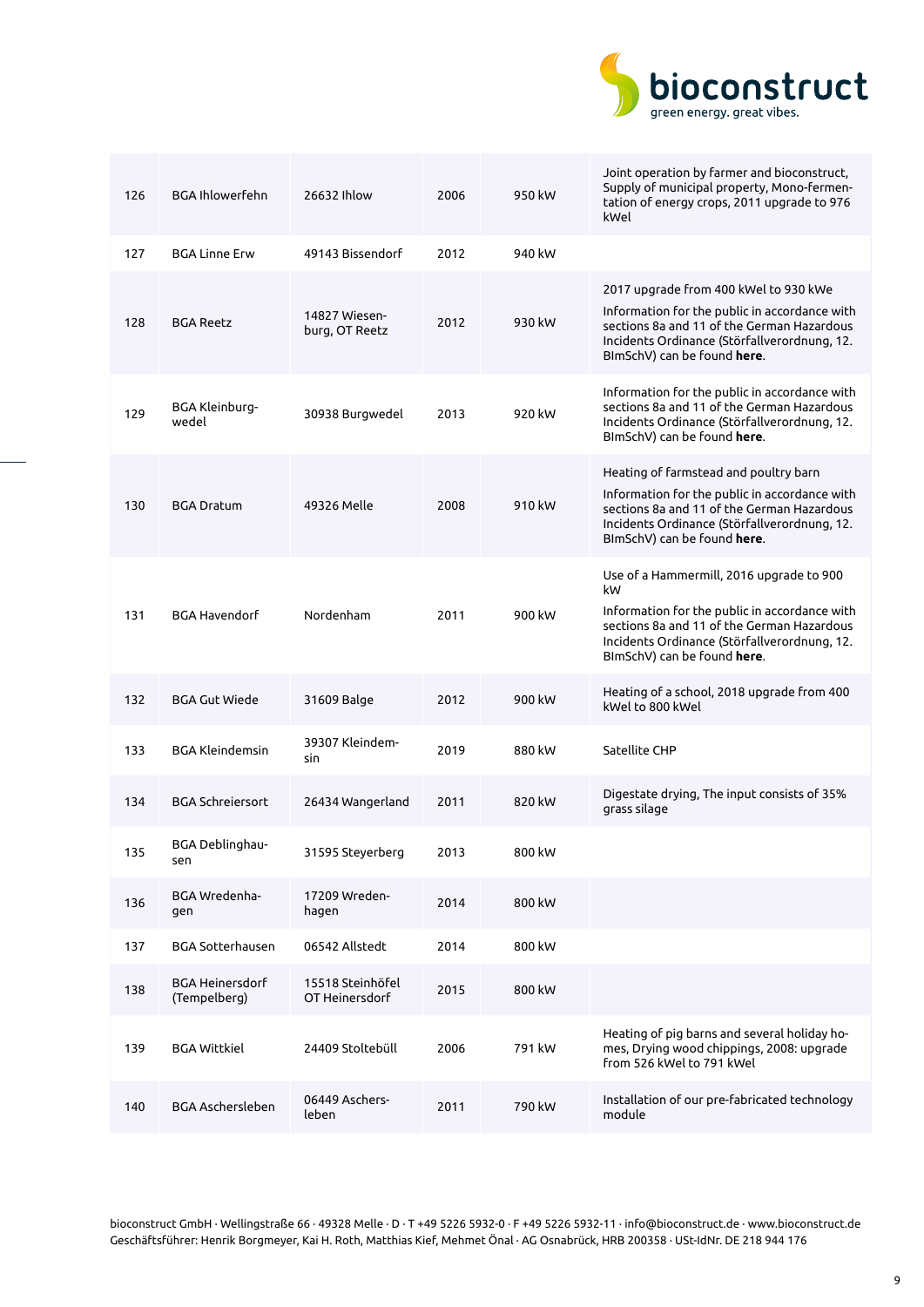

| 141 | <b>BGA Vielank</b>              | 19303Vielank                 | 2014 | 780 kW | Information for the public in accordance with<br>sections 8a and 11 of the German Hazardous<br>Incidents Ordinance (Störfallverordnung, 12.<br>BImSchV) can be found here. |
|-----|---------------------------------|------------------------------|------|--------|----------------------------------------------------------------------------------------------------------------------------------------------------------------------------|
| 142 | <b>BGA Klostergut</b><br>Loccum | 31547 Rehburg-<br>Loccum     | 2012 | 780 kW | Information for the public in accordance with<br>sections 8a and 11 of the German Hazardous<br>Incidents Ordinance (Störfallverordnung, 12.<br>BImSchV) can be found here. |
| 143 | BGA Auegas Har-<br>sefeld       | 21698 Harsefeld              | 2010 | 750 kW |                                                                                                                                                                            |
| 144 | <b>BGA Holte</b>                | 31613 Wietzen                | 2012 | 750 kW | Heat use by Wiesenhof company                                                                                                                                              |
| 145 | BGA Hödingen                    | 39356 Hödingen               | 2014 | 740 kW | 2016 upgrade from 340 kWel to 740 kWel                                                                                                                                     |
| 146 | <b>BGA Sterup</b>               | 24996 Sterup                 | 2010 | 716 kW | Installation of our pre-fabricated technology<br>module, The input consists of 5% grass silage                                                                             |
| 147 | <b>BGA Burow</b>                | 17089 Burow                  | 2010 | 715 kW | Use of a Hammermill                                                                                                                                                        |
| 148 | <b>BGA Hammrich</b>             | 26632 Ihlow                  | 2012 | 650 kW | Gravity overflow, The input consists of 10%<br>grass silage, Satellite CHP unit                                                                                            |
| 149 | <b>BGA Neerstedt</b>            | 27801 Neerstedt              | 2012 | 640 kW |                                                                                                                                                                            |
| 150 | <b>BGA Emsdetten</b>            | 48282 Emsdetten              | 2013 | 637 kW |                                                                                                                                                                            |
| 151 | <b>BGA Schlochtern 1</b>        | 49326 Melle                  | 2018 | 637 kW | CHP only                                                                                                                                                                   |
| 152 | <b>BGA Reher</b>                | 25593 Reher                  | 2007 | 625 kW |                                                                                                                                                                            |
| 153 | <b>BGA Hamweddel</b>            | 24816 Hammwed-<br>del        | 2007 | 625 kW |                                                                                                                                                                            |
| 154 | <b>BGA Großenwiehe</b>          | 24967 Großen-<br>wiehe       | 2008 | 625 kW | Delivery of heat to the community and to a<br>forwarding agency for cleaning tanks, Opera-<br>tion of a drying plant to reduce the amount<br>of digestate                  |
| 155 | BGA Ostercade-<br>wisch         | 21787 Oberndorf              | 2011 | 625 kW | Heating system fort he supply of a market<br>garden                                                                                                                        |
| 156 | <b>BGA Nortorf</b>              | 24589 Schülp                 | 2010 | 620 kW | Satellite CHP unit, Digestate drying                                                                                                                                       |
| 157 | <b>BGA Mühlenweg</b>            | 25899 Klixbüll               | 2011 | 620 kW |                                                                                                                                                                            |
| 158 | BGA Hohengöhren                 | 39524 Hohengö-<br>ren        | 2013 | 615 kW | 2018 upgrade from 265 kW to 615 kW                                                                                                                                         |
| 159 | <b>BGA Kolbow</b>               | 19300 Kolbow                 | 2012 | 600 kW |                                                                                                                                                                            |
| 160 | <b>BGA Friedrichsau</b>         | 24855 Jübek                  | 2011 | 600 kW | Digestate drying                                                                                                                                                           |
| 161 | <b>BGA Gültz</b>                | 17089Gültz                   | 2011 | 600 kW | Technology module                                                                                                                                                          |
| 162 | <b>BGA Dossow</b>               | 16909 Wittstock<br>OT Dossow | 2012 | 600 kW |                                                                                                                                                                            |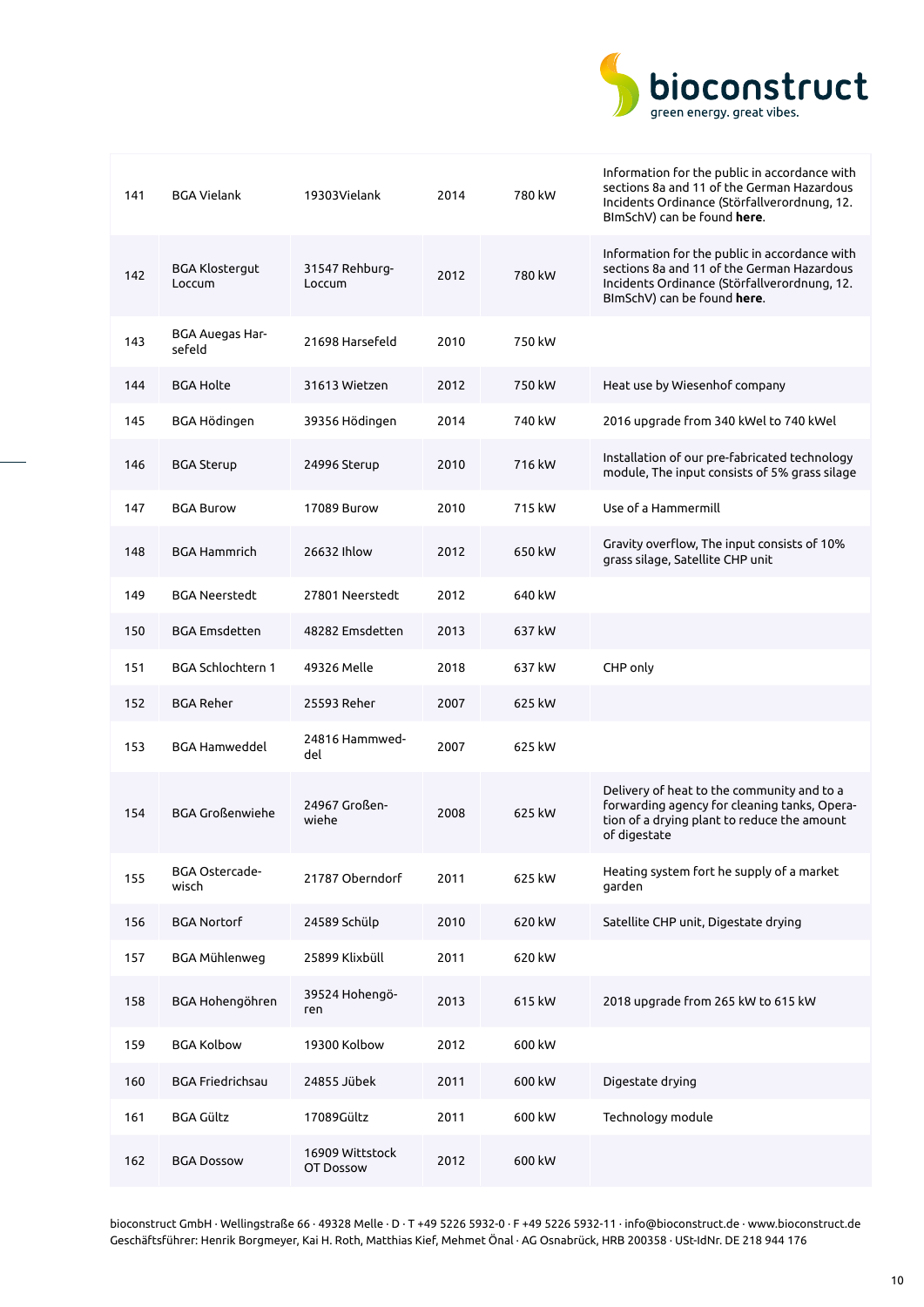

| 163 | <b>BGA Pritzier</b>                | 19230 Pritzier                        | 2015 | 600 kW |                                                                                                                                                                            |
|-----|------------------------------------|---------------------------------------|------|--------|----------------------------------------------------------------------------------------------------------------------------------------------------------------------------|
| 164 | <b>BGA Klecken</b>                 | 21224 Rosengar-<br>ten-Klecken        | 2012 | 560 kW | Heating of greenhouses, Satellite CHP unit                                                                                                                                 |
| 165 | BGA Kaarßen<br>Erweiterung         | 19273 Kaarßen                         | 2012 | 550 kW | Information for the public in accordance with<br>sections 8a and 11 of the German Hazardous<br>Incidents Ordinance (Störfallverordnung, 12.<br>BImSchV) can be found here. |
| 166 | <b>BGA Wienhausen</b>              | 29342 Wienhau-<br>sen                 | 2019 | 550 kW |                                                                                                                                                                            |
| 167 | BGA Dahlenburg 4                   | 21368 Dahlenburg                      | 2010 | 549 kW |                                                                                                                                                                            |
| 168 | <b>BGA Garze</b>                   | 21354 Bleckede                        | 2009 | 540 kW | Gravity overflow<br>2019 upgrade from 190 kWel to 540 kWel                                                                                                                 |
| 169 | <b>BGA Holzhausen</b>              | 16866 Kyritz                          | 2010 | 537 kW | Installation of our pre-fabricated technology<br>module                                                                                                                    |
| 170 | <b>BGA Oehna</b>                   | 14913 Niedergörs-<br>dorf OT Rohrbeck | 2009 | 537 kW | Operated by utility company, Installation<br>of our pre-fabricated technology module,<br>digestate separation (in planning)                                                |
| 171 | <b>BGA Hohenziatz</b>              | 39291 Hohenziatz                      | 2010 | 537 kW | Mixing tank                                                                                                                                                                |
| 172 | <b>BGA Neese</b>                   | 19300 Neese                           | 2009 | 536 kW | Installation of our pre-fabricated technology<br>module                                                                                                                    |
| 173 | <b>BGA Polenzko</b>                | 39264 Polenzko                        | 2008 | 530 kW | Hydrolysis, Local heat grid to supply several<br>homes, Dual-fuel CHP unit                                                                                                 |
| 174 | <b>BGA Berge</b>                   | 14641 Berge                           | 2014 | 530 kW | Information for the public in accordance with<br>sections 8a and 11 of the German Hazardous<br>Incidents Ordinance (Störfallverordnung, 12.<br>BImSchV) can be found here. |
| 175 | <b>BGA Bartolfelde</b>             | 37431 Bad Lauter-<br>berg             | 2013 | 530 kW |                                                                                                                                                                            |
| 176 | <b>BGA Ribbeck</b><br>Erweiterung  | 14641 Ribbeck                         |      | 530 kW |                                                                                                                                                                            |
| 177 | <b>BGA Peckfitz</b>                | 39649 Peckfitz                        | 2014 | 530 kW |                                                                                                                                                                            |
| 178 | <b>BGA Hahausen</b><br>Erweiterung | 38729 Hahausen                        | 2017 | 530 kW | Extension of existing biogas plant by a CHP                                                                                                                                |
| 179 | <b>BGA Schuby 1</b>                | 24850 Schuby                          | 2004 | 526 kW | Information for the public in accordance with<br>sections 8a and 11 of the German Hazardous<br>Incidents Ordinance (Störfallverordnung, 12.<br>BImSchV) can be found here. |
| 180 | <b>BGA Braderup</b>                | 25923 Braderup                        | 2005 | 526 kW | Heating of pig barns and several homes, 2009<br>upgrade to 716 kWel, 2010 upgrade to 906                                                                                   |
| 181 | BGA Götzberg                       | 24558 Henstedt-<br>Ulzburg            | 2007 | 526 kW | Dry fermentation, Heating of greenhouses<br>and pig barns                                                                                                                  |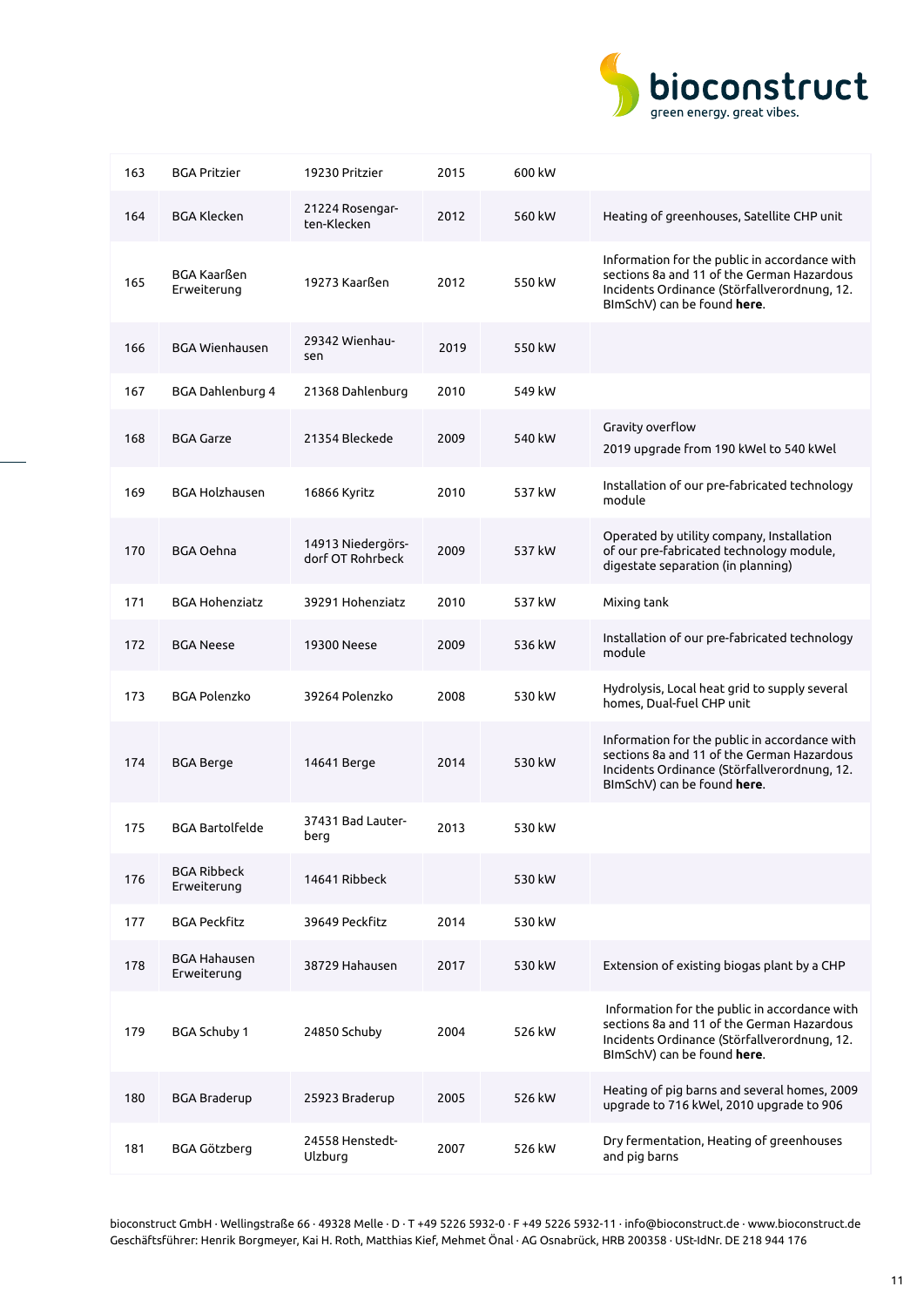

| 182 | <b>BGA Horstedt</b>             | 25860 Horstedt                 | 2006 | 526 kW | Separation of input material before the<br>digestion,<br>Dry fermentation, Heating of barns and<br>homes                                                                                                                                                                              |
|-----|---------------------------------|--------------------------------|------|--------|---------------------------------------------------------------------------------------------------------------------------------------------------------------------------------------------------------------------------------------------------------------------------------------|
| 183 | <b>BGA Schuby 1</b><br>(2006)   | 24850 Schuby                   | 2006 | 526 kW | Information for the public in accordance with<br>sections 8a and 11 of the German Hazardous<br>Incidents Ordinance (Störfallverordnung, 12.<br>BImSchV) can be found here.                                                                                                            |
| 184 | BGA Sechtem                     | 53308 Bornheim                 | 2007 | 526 kW | Heating of a home and greenhouses                                                                                                                                                                                                                                                     |
| 185 | <b>BGA Klein Offen-</b><br>seth | 25365 Klein<br>Offenseth-Sparr | 2007 | 526 kW | Micro-gas distribution system with satellite-<br>CHP, Heating of greenhouses, 2007: upgrade<br>from 526 kWel to 1,151 kWel                                                                                                                                                            |
| 186 | <b>BGA Dahlenburg 3</b>         | 21368 Dahlenburg               | 2019 | 526 kW |                                                                                                                                                                                                                                                                                       |
| 187 | <b>BGA Westerende</b>           | 26632 Ihlow                    | 2008 | 526 kW | Dry fermentation                                                                                                                                                                                                                                                                      |
| 188 | <b>BGA Reichenbach</b>          | 09648 Kriebstein               | 2008 | 526 kW | Heating of homes and barns                                                                                                                                                                                                                                                            |
| 189 | <b>BGA Redefin</b>              | 19230 Redefin                  | 2008 | 526 kW | Micro gas distribution system (17km), approx.<br>30% solid manure, Dry fermentation, Joint<br>operation<br>Information for the public in accordance with<br>sections 8a and 11 of the German Hazardous<br>Incidents Ordinance (Störfallverordnung, 12.<br>BImSchV) can be found here. |
| 190 | <b>BGA Schloss</b><br>Wissen    | 47652 Weeze                    | 2012 | 526 kW |                                                                                                                                                                                                                                                                                       |
| 191 | <b>BGA Hingste</b>              | 27318 Hoya                     | 2012 | 520 kW | Heat use by neighbouring industrial enter-<br>prises, 2016 upgrade from 265 kWel to 520<br>kWel                                                                                                                                                                                       |
| 192 | <b>BGA Grasberg</b>             | 28877 Grasberg                 | 2013 | 515 kW |                                                                                                                                                                                                                                                                                       |
| 193 | BGA Ihausen                     | 26655 Westerste-<br>de         | 2005 | 500 kW | The input consists of 85% grass silage, dige-<br>state separation, 2007: upgrade from 190<br>kWel to 500 kWel                                                                                                                                                                         |
| 194 | <b>BGA Vörden</b>               | 49434 Neuenkir-<br>chen-Vörden | 2010 | 500 kW | Connection of barns for input supply to the<br>biogas plant, The biogas plant is almost<br>solely operated with slurry                                                                                                                                                                |
| 195 | <b>BGA Wietzen</b>              | 31613 Wietzen                  | 2006 | 500 kW | Heating of barns and homes, Supply of muni-<br>cipal property, Dry fermentation                                                                                                                                                                                                       |
| 196 | <b>BGA</b> Esperstoft           | 24887 Silberstedt              | 2006 | 500 kW |                                                                                                                                                                                                                                                                                       |
| 197 | <b>BGA Siedenbol-</b><br>lentin | 25860 Siedenbol-<br>lentin     | 2006 | 500 kW | Heating of barn and farm building                                                                                                                                                                                                                                                     |
| 198 | BGA Stumpenhau-<br>sen          | 31613 Wietzen                  | 2010 | 500 kW |                                                                                                                                                                                                                                                                                       |
| 199 | <b>BGA Brekling</b>             | 24881 Nübel                    | 2007 | 500 kW | Heating of homes and barns, Dry fermenta-<br>tion                                                                                                                                                                                                                                     |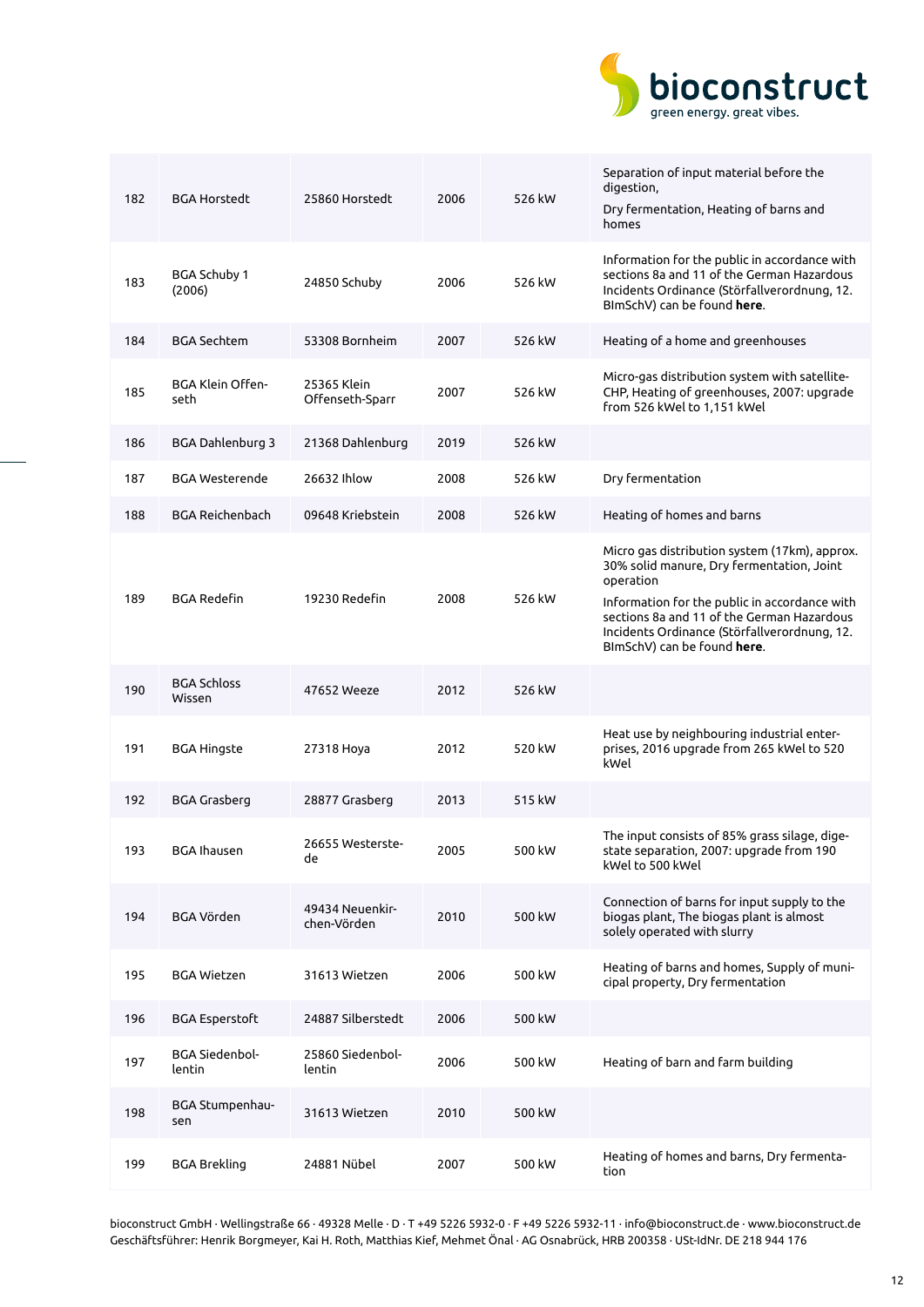

| 200 | <b>BGA Barl</b>                   | 32369 Rahden-<br>Wehe              | 2010 | 500 kW | Micro gas distribution system with satellite<br>CHP unit, The input consists of 10% grass<br>silage                                                                                                                    |
|-----|-----------------------------------|------------------------------------|------|--------|------------------------------------------------------------------------------------------------------------------------------------------------------------------------------------------------------------------------|
| 201 | BGA Volkringhau-<br>sen           | 58802 Balve                        | 2009 | 500 kW | Heating of homes and barns                                                                                                                                                                                             |
| 202 | <b>BGA Staffhorst</b>             | 27254 Staffhorst                   | 2010 | 500 kW | 2012 upgrade to 500 kWel<br>2013 upgrade to 750 kWel                                                                                                                                                                   |
| 203 | <b>BGA Nutteln</b>                | 32369 Rahden                       | 2010 | 500 kW | Heating system fort he supply of homes and<br>crafts enterprises, Joint operation by farmer<br>and bioconstruct                                                                                                        |
| 204 | <b>BGA Varl</b>                   | 32369 Rahden                       | 2010 | 500 kW | 2012 upgrade to 500 kWel<br>Information for the public in accordance with<br>sections 8a and 11 of the German Hazardous<br>Incidents Ordinance (Störfallverordnung, 12.<br>BImSchV) can be found here.                 |
| 205 | <b>BGA Schwege</b>                | 49219 Schwege                      | 2011 | 500 kW | 2019 upgrade from 250 kWel to 500 kWel                                                                                                                                                                                 |
| 206 | <b>BGA Schwagstorf</b>            | 49179 Ostercap-<br>peln            | 2010 | 500 kW | 2012 upgrade to 500 kWel<br>Information for the public in accordance with<br>sections 8a and 11 of the German Hazardous<br>Incidents Ordinance (Störfallverordnung, 12.<br>BImSchV) can be found <b>here</b> .         |
| 207 | BGA Dörpum 2                      | 25821 Dörpum                       | 2010 | 500 kW | Heating of barns and homes, Joint operation<br>by 8 farmers<br>2019 upgrade from 625 kWel to 1.526 kWel                                                                                                                |
| 208 | <b>BGA Füchtorf</b>               | 48336 Sassenberg                   | 2011 | 500 kW |                                                                                                                                                                                                                        |
| 209 | <b>BGA Rodewald</b>               | 31637 Rodewald                     | 2012 | 500 kW |                                                                                                                                                                                                                        |
| 210 | <b>BGA Baljerdorf</b>             | 21730 Balje                        | 2012 | 500 kW | Heating of farmstead and poultry barn, Pile<br>foundation                                                                                                                                                              |
| 211 | <b>BGA Spradow</b>                | 32257 Bünde                        | 2014 | 500 kW |                                                                                                                                                                                                                        |
| 212 | <b>BGA Hübitz</b>                 | 06308 Hübitz                       | 2014 | 500 kW | Digestate drying, Digestate separation                                                                                                                                                                                 |
| 213 | BGA Schöninghs-<br>dorf           | 49767 Twist                        | 2010 | 499 kW | Heating of broiler barns, Separation                                                                                                                                                                                   |
| 214 | BGA Siegersleben                  | 39365 Ovelgünne<br>OT Siegersleben | 2014 | 430 kW |                                                                                                                                                                                                                        |
| 215 | <b>BGA Solschen</b>               | 31241 Solschen                     | 2017 | 410 kW | 700 Nm <sup>3</sup> /h gas feed-in plant<br>Information for the public in accordance with<br>sections 8a and 11 of the German Hazardous<br>Incidents Ordinance (Störfallverordnung, 12.<br>BImSchV) can be found here. |
| 216 | <b>BGA Brome Erwei-</b><br>terung | 38465 Brome                        | 2012 | 400 kW |                                                                                                                                                                                                                        |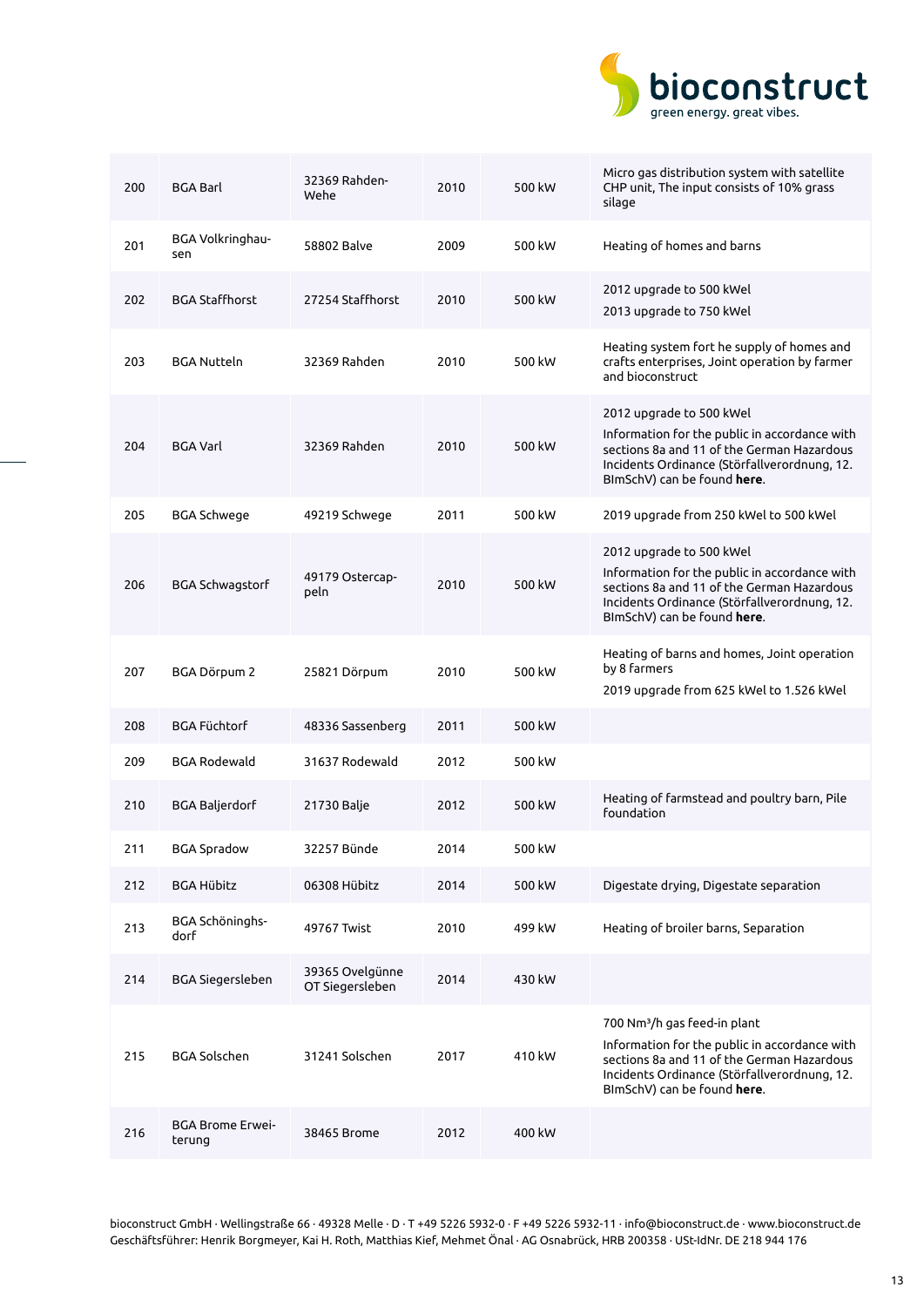

| 217 | BGA Heede              | 26892 Heede                         | 2012 | 400 kW |                                                                                                                                                                                                                                                                                       |
|-----|------------------------|-------------------------------------|------|--------|---------------------------------------------------------------------------------------------------------------------------------------------------------------------------------------------------------------------------------------------------------------------------------------|
| 218 | <b>BGA Parey</b>       | 39317 Elbe Parey                    | 2009 | 380 kW | Mixing tank and Hydrolysis                                                                                                                                                                                                                                                            |
| 219 | <b>BGA Beringstedt</b> | 25575 Beringstedt                   | 2010 | 380 kW | The input consists of 5% grass silage                                                                                                                                                                                                                                                 |
| 220 | BGA Embühren           | 24819 Embühren                      | 2009 | 380 kW |                                                                                                                                                                                                                                                                                       |
| 221 | BGA Schülp             | 24813 Schülp                        | 2009 | 380 kW |                                                                                                                                                                                                                                                                                       |
| 222 | BGA Lütjenwes-<br>tedt | 25585 Lütjenwes-<br>tedt            | 2009 | 380 kW |                                                                                                                                                                                                                                                                                       |
| 223 | <b>BGA Jevenstedt</b>  | 24808 Jevenstedt                    | 2009 | 380 kW |                                                                                                                                                                                                                                                                                       |
| 224 | <b>BGA Beldorf</b>     | 25557 Beldorf                       | 2010 | 380 kW | Digestate drying, The input consists of 10%<br>grass silage                                                                                                                                                                                                                           |
| 225 | <b>BGA Holterdorf</b>  | 49326 Melle                         | 2010 | 380 kW | approx. 40% solid manure, Micro gas<br>distribution system with satellite CHP unit in<br>600 m distance<br>Information for the public in accordance with<br>sections 8a and 11 of the German Hazardous<br>Incidents Ordinance (Störfallverordnung, 12.<br>BImSchV) can be found here. |
| 226 | <b>BGA Ribbeck</b>     | 14641 Ribbeck                       | 2010 | 370 kW | Installation of our pre-fabricated technology<br>module, Gravity overflow, digestate separati-<br>on, Heat use (in planning)<br>2019 upgrade from 370 kWel to 900 kWel                                                                                                                |
| 227 | <b>BGA Barum</b>       | 21357 Barum                         | 2011 | 370 kW |                                                                                                                                                                                                                                                                                       |
| 228 | <b>BGA Rieste</b>      | 49597 Rieste                        | 2003 | 335 kW | Waste processing plant, 2005: upgrade from<br>340 kWel to 520 kWel<br>Information for the public in accordance with<br>sections 8a and 11 of the German Hazardous<br>Incidents Ordinance (Störfallverordnung, 12.<br>BImSchV) can be found here.                                      |
| 229 | <b>BGA Falkenhain</b>  | 04808 Falkenhain                    | 2012 | 265 kW |                                                                                                                                                                                                                                                                                       |
| 230 | <b>BGA Bellingen</b>   | 39517 Tangerhüt-<br>te OT Bellingen | 2011 | 265 kW | Information for the public in accordance with<br>sections 8a and 11 of the German Hazardous<br>Incidents Ordinance (Störfallverordnung, 12.<br>BImSchV) can be found here.                                                                                                            |
| 231 | <b>BGA Harsewinkel</b> | 33428 Harsewin-<br>kel              | 2012 | 265 kW |                                                                                                                                                                                                                                                                                       |
| 232 | <b>BGA Hunteburg</b>   | 49163 Bohmte-<br>Hunteburg          | 2013 | 265 kW |                                                                                                                                                                                                                                                                                       |
| 233 | <b>BGA Heitzhausen</b> | 27243 Winkelsett                    | 2013 | 265 kW |                                                                                                                                                                                                                                                                                       |
| 234 | <b>BGA Handrup</b>     | 49383 Handrup                       | 2012 | 265 kW |                                                                                                                                                                                                                                                                                       |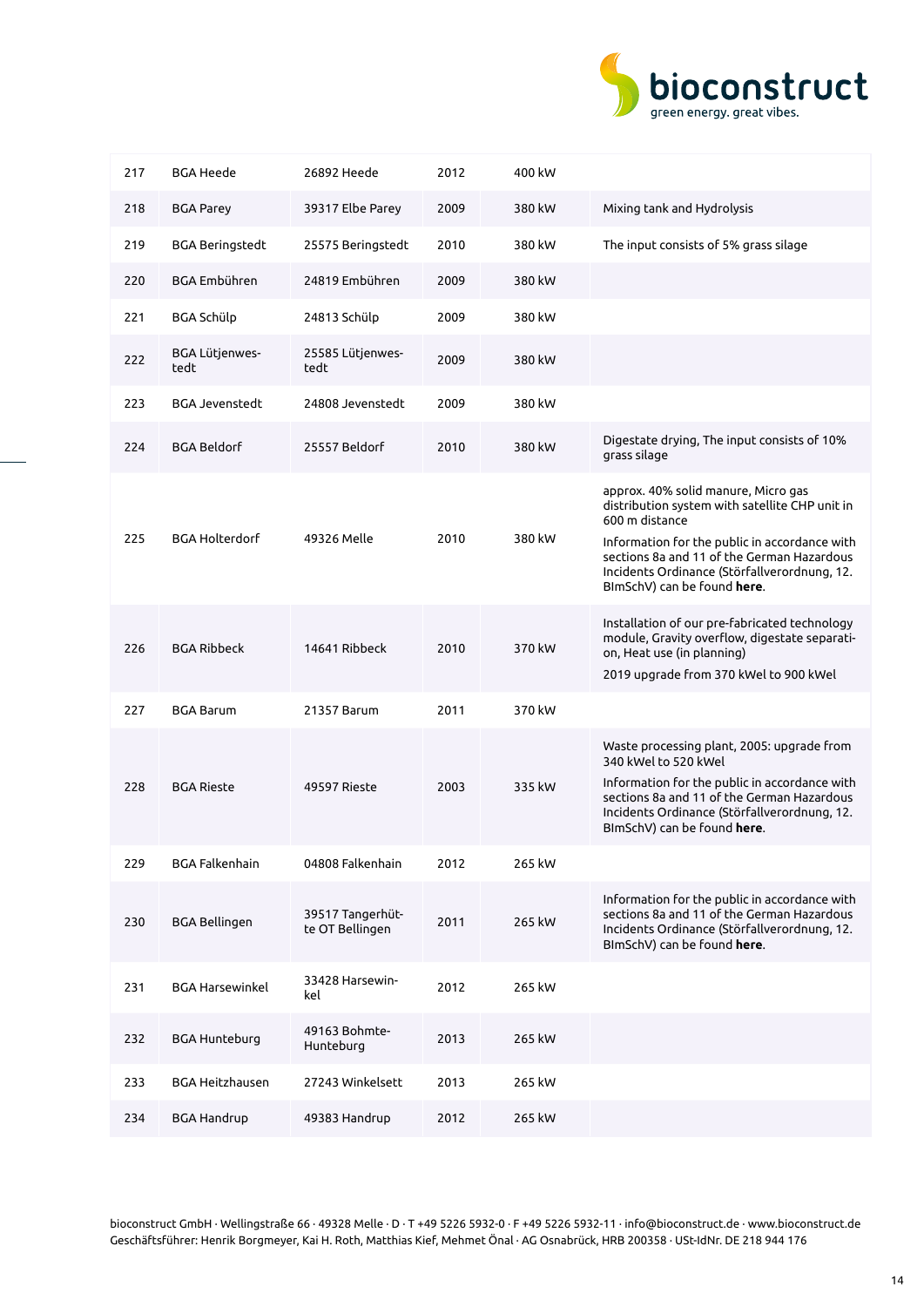

| 235 | BGA Jeggeleben                           | 39624 Kalbe/Mil-<br>de (OT Jeggele-<br>ben) | 2013 | 265 kW |                                                                                                                                                                                       |
|-----|------------------------------------------|---------------------------------------------|------|--------|---------------------------------------------------------------------------------------------------------------------------------------------------------------------------------------|
| 236 | <b>BGA Kremmen</b>                       | 16766 Kremmen                               | 2014 | 265 kW |                                                                                                                                                                                       |
| 237 | <b>BGA Hustädte</b>                      | 49328 Melle                                 | 2001 | 255 kW | Plug-flow-fermenter with gas attached gas<br>accumulator - PLC controlled with visualisati-<br>on, Separate receiving hall, External desulp-<br>hurisation in a cross-current process |
| 238 | <b>BGA Dretzen</b>                       | 14793 Buckautal<br>OT Dretzen               | 2011 | 250 kW | digestate separation                                                                                                                                                                  |
| 239 | <b>BGA Rothemann</b>                     | 36124 Eichenzell                            | 2010 | 250 kW |                                                                                                                                                                                       |
| 240 | <b>BGA Ebbinghof</b>                     | 57392 Schmallen-<br>berg                    | 2009 | 250 kW | Heat use in a hotel, Connection to existing<br>heat grid operated with wood chip heating.                                                                                             |
| 241 | <b>BGA Oster-</b><br>Ohrstedt            | 25885 Oster-<br>Ohrstedt                    | 2010 | 250 kW | The input consists of 15% grass silage                                                                                                                                                |
| 242 | <b>BGA Behrendorf</b>                    | 25850 Behrendorf                            | 2010 | 250 kW | The input consists of 20% grass silage                                                                                                                                                |
| 243 | <b>BGA Ostuffeln</b>                     | 59457 Werl                                  | 2010 | 250 kW | Heat use by residence of St. Josef der von<br>Mellin foundation, The input consists of 5%<br>grass silage                                                                             |
| 244 | <b>BGA Bunsoh</b>                        | 25767 Bunsoh                                | 2010 | 250 kW | The input consists of 5% grass silage                                                                                                                                                 |
| 245 | <b>BGA Chris-</b><br>tinenthal           | 25593 Chris-<br>tinenthal                   | 2010 | 250 kW |                                                                                                                                                                                       |
| 246 | <b>BGA Labbeck</b>                       | 47665 Sonsbeck                              | 2011 | 250 kW | Gravity overflow, Dual-fuel CHP unit                                                                                                                                                  |
| 247 | <b>BGA Bebra</b>                         | 31515 Wunstorf                              | 2011 | 250 kW |                                                                                                                                                                                       |
| 248 | <b>BGA Bawinkel</b>                      | 49844 Bawinkel                              | 2013 | 250 kW | Gas management system                                                                                                                                                                 |
| 249 | <b>BGA Winzlar</b>                       | 31547 Rehburg-<br>Loccum                    | 2013 | 250 kW |                                                                                                                                                                                       |
| 250 | <b>BGA Eitzte</b>                        | 27446 Selsingen                             | 2014 | 250 kW | The biogas plant is almost solely operated<br>with slurry, Heating of milking parlour and<br>homes                                                                                    |
| 251 | <b>BGA Marren</b>                        | 49699 Lindern                               | 2014 | 250 kW |                                                                                                                                                                                       |
| 252 | <b>BGA Osterholz-</b><br>Scharmbeck Erw. | 27711 Osterholz-<br>Scharmbeck              | 2015 | 250 kW |                                                                                                                                                                                       |
| 253 | <b>BGA Ruhlsdorf</b>                     | 14947 Nuthe-<br>Urstromtal OT<br>Ruhlsdorf  | 2014 | 250 kW |                                                                                                                                                                                       |
| 254 | <b>BGA Reesdorf</b>                      | 14547 Reesdorf                              | 2014 | 250 kW |                                                                                                                                                                                       |
| 255 | BGA Langenwed-<br>dingen                 | 39171 Langen-<br>weddingen                  | 2014 | 220 kW |                                                                                                                                                                                       |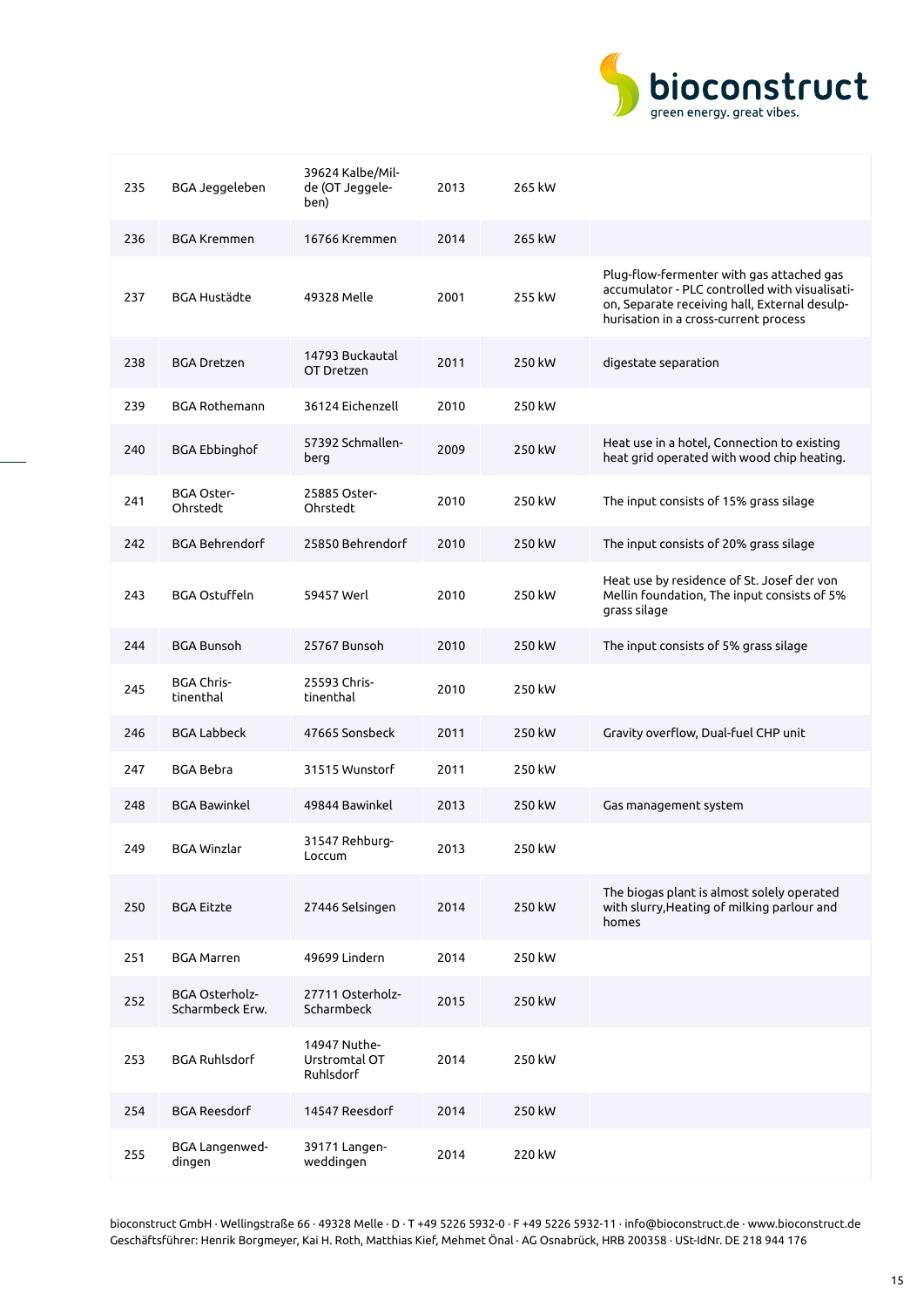

| 256 | <b>BGA Linne</b>                           | 49143 Bissendorf                           | 2009 | 190 kW | Connection of barns and existing manure<br>storages for input supply to the biogas plant,<br>The biogas plant is almost solely operated<br>with slurry.                    |
|-----|--------------------------------------------|--------------------------------------------|------|--------|----------------------------------------------------------------------------------------------------------------------------------------------------------------------------|
| 257 | <b>BGA Osterstedt</b>                      | 25590 Osterstedt                           | 2009 | 190 kW |                                                                                                                                                                            |
| 258 | <b>BGA Wetter</b>                          | 49328 Melle                                | 2009 | 190 kW | Wood drying                                                                                                                                                                |
| 259 | <b>BGA Elve</b>                            | 48336 Sassenberg                           | 2010 | 190 kW |                                                                                                                                                                            |
| 260 | <b>BGA Potzwenden</b>                      | 37136 Lan-<br>dolfshausen OT<br>Potzwenden | 2014 | 190 kW |                                                                                                                                                                            |
| 261 | <b>BGA Neu Jabel</b>                       | 19303 Neu Jabel                            | 2014 | 190 kW |                                                                                                                                                                            |
| 262 | <b>BGA Groß Bäbelin</b>                    | 18292 Linstow                              | 2002 | 160 kW | Heating of homes, recreation rooms and pig<br>barns                                                                                                                        |
| 263 | BGA Dedinghau-<br>sen                      | 59558 Lippstadt-<br>Dedinghausen           | 2019 | 75 kW  |                                                                                                                                                                            |
| 264 | BGA Agro Neu-<br>kammer 2                  | 14641 Nauen OT<br>Neukammer                | 2011 |        | Biomethane injection of 700 Nm <sup>3</sup> /h                                                                                                                             |
| 265 | BGA Schuby I 2011<br>(GSD)                 | 24850 Schuby                               | 2011 |        | Information for the public in accordance with<br>sections 8a and 11 of the German Hazardous<br>Incidents Ordinance (Störfallverordnung, 12.<br>BImSchV) can be found here. |
| 266 | BGA Rahden Er-<br>weiterung (GSD)          | 32369 Rahden                               | 2013 |        |                                                                                                                                                                            |
| 267 | <b>BGA Bornhöved</b><br>(NG)               | 24617 Bornhöved                            | 2013 |        |                                                                                                                                                                            |
| 268 | <b>BGA Wendlinghau-</b><br>sen (Rührwerke) | 32694 Dörentrup                            | 2014 |        |                                                                                                                                                                            |
| 269 | BGA Barby (MVV)                            | 39249 Barby                                | 2018 |        | only final storrage tank with gas accumulator<br>roof                                                                                                                      |
| 270 | <b>BGA Staßfurt</b><br>(MVV) (GRL)         | 39418 Staßfurt                             | 2018 |        |                                                                                                                                                                            |
| 271 | BGA Klein Wanzle-<br>ben (GRL)             | 39164 Wanzleben                            | 2019 |        | only final storrage tank with gas accumulator<br>roof                                                                                                                      |
| 272 | BGA Brumby (Gas-<br>technik)               | 39343 Hohe Börde                           | 2020 |        |                                                                                                                                                                            |
| 273 | <b>BGA Lette</b>                           | 48653 Coesfeld                             |      |        | Not yet in operation                                                                                                                                                       |
| 274 | <b>BGA Deetz</b>                           | 39264 Deetz                                |      |        | Not yet in operation                                                                                                                                                       |
| 275 | <b>BGA Velen</b>                           | 46342 Velen                                |      |        | Not yet in operation                                                                                                                                                       |
| 276 | <b>BGA Elven</b>                           | 56250 Elven                                |      |        | Not yet in operation                                                                                                                                                       |